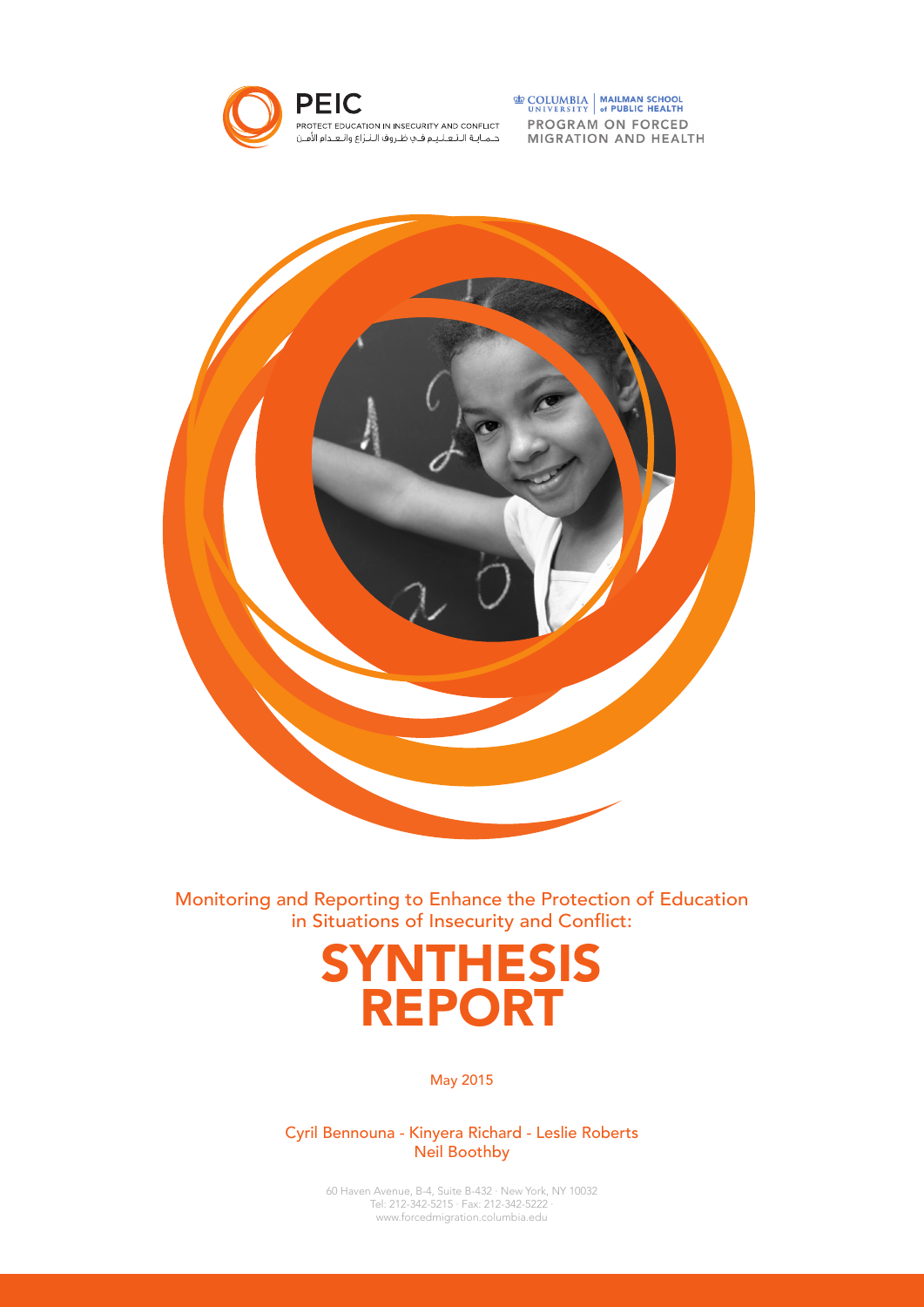# TABLE OF CONTENTS

|                                                                             | $\blacktriangleleft$    |
|-----------------------------------------------------------------------------|-------------------------|
|                                                                             | $\mathbf{2}$            |
|                                                                             | 3                       |
|                                                                             | 4                       |
|                                                                             | $\overline{\mathbf{4}}$ |
|                                                                             | $\overline{\mathbf{4}}$ |
|                                                                             | $\overline{\mathbf{4}}$ |
| B. Collect qualitative and quantitative data from key informants            | 4                       |
|                                                                             | 5                       |
|                                                                             | 5                       |
| SOUTH KIVU, DEMOCRATIC REPUBLIC OF THE CONGO <b>CONGO ALL AND THE CONGO</b> | 5                       |
|                                                                             | $\ddot{\mathbf{6}}$     |
|                                                                             | $\overline{7}$          |
|                                                                             | 8                       |
|                                                                             | 10                      |
|                                                                             |                         |
|                                                                             | 12                      |
|                                                                             | 13                      |
|                                                                             | 14                      |
|                                                                             | 16                      |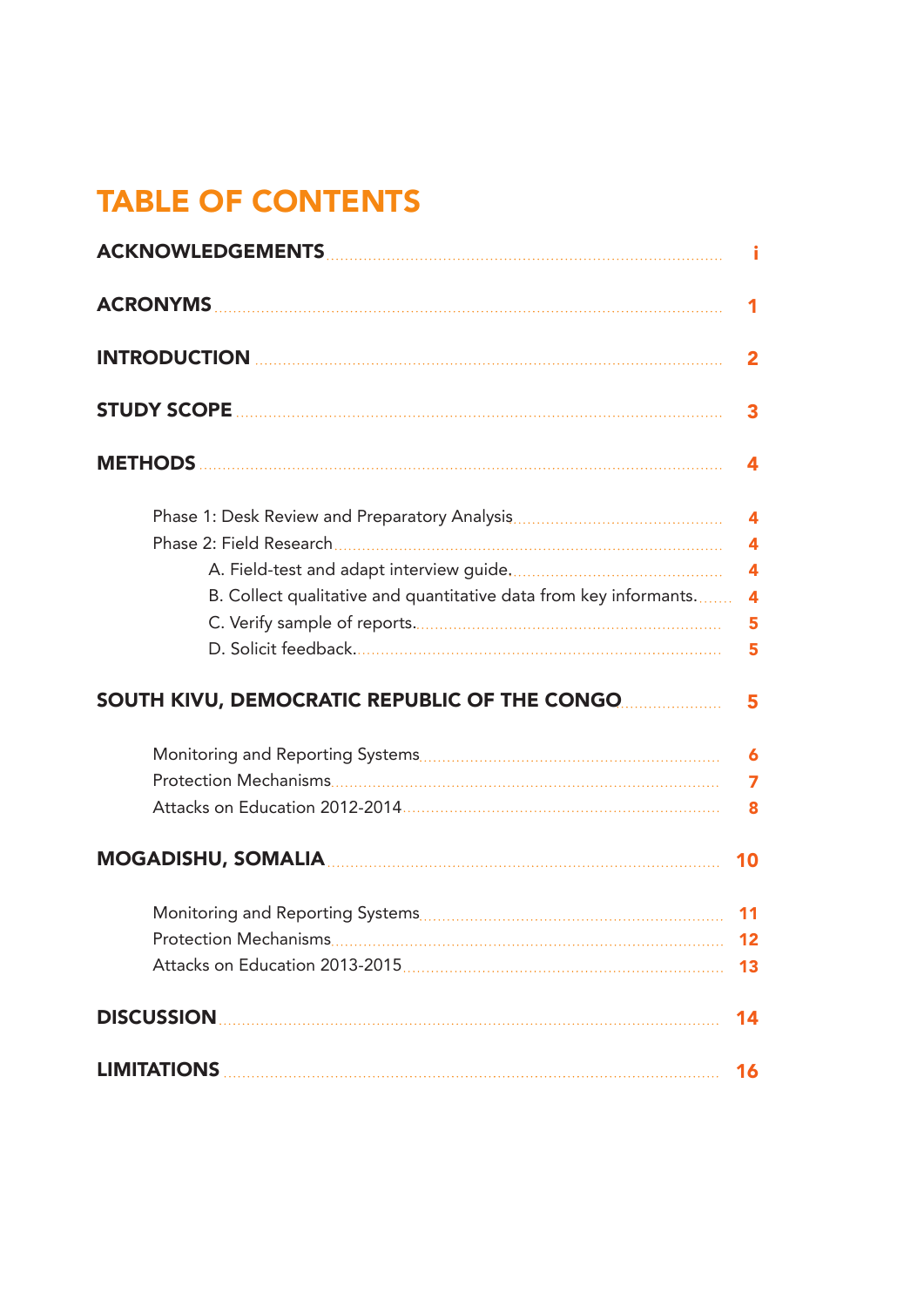|                   | 18 |
|-------------------|----|
|                   | 18 |
|                   |    |
| <b>REFERENCES</b> |    |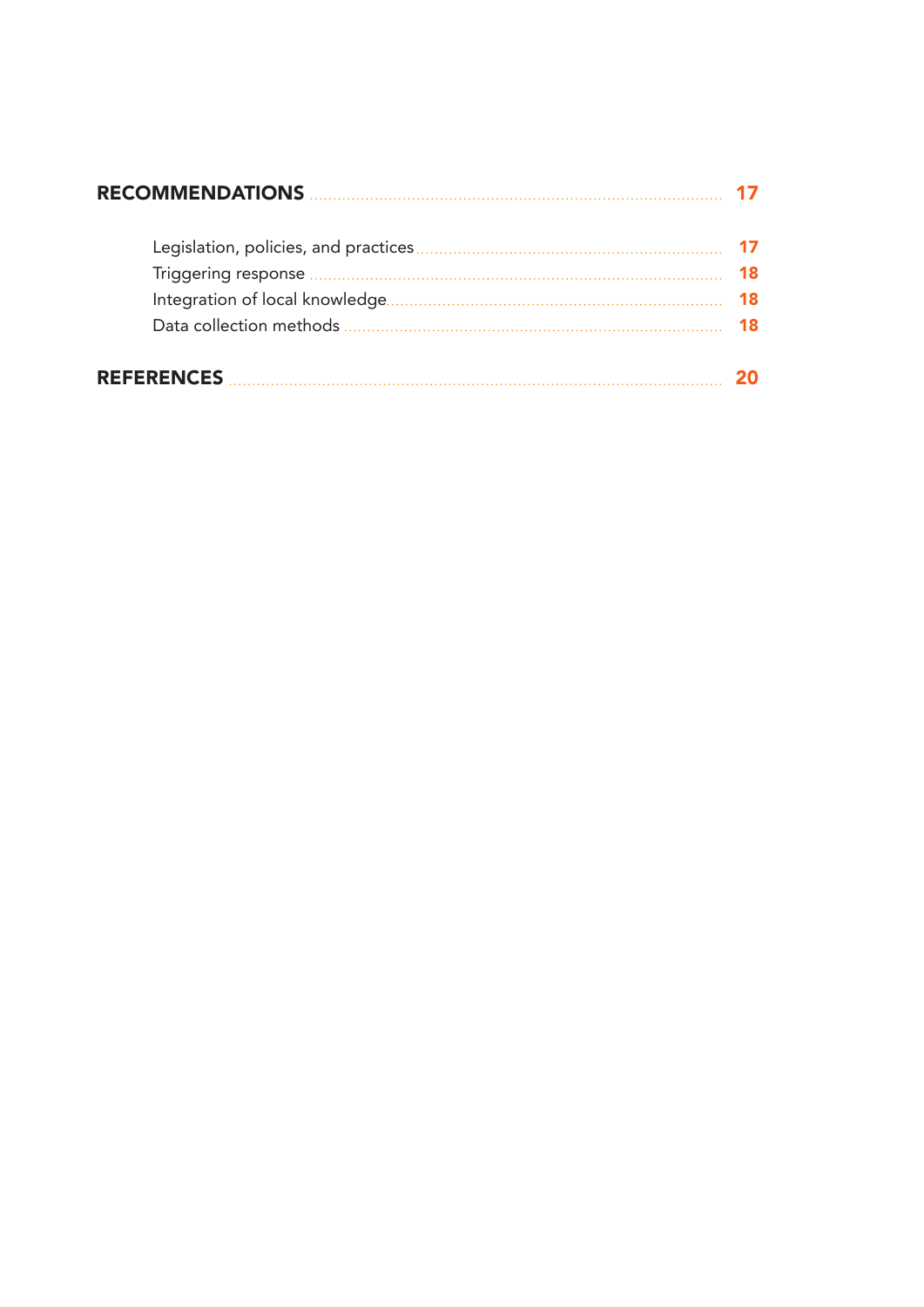## <span id="page-3-0"></span>ACKNOWLEDGEMENTS

The authors are deeply grateful to all the informants who agreed to be interviewed during the course of this study, and to the organizations they represented, for taking the time—and risk—to answer our many questions. We are indebted to our partners on the ground, an inspiringly tenacious group of humanitarians in South Kivu appropriately named Rebuild Hope for Africa (RHA), and to our team of intrepid researchers and journalists in Mogadishu, who have risked their lives a number of times over the course of this research and wish to remain unnamed. We would like to thank AMISOM for graciously hosting the team in Somalia, and the Ministries of Education and UNICEF in both countries for their support and feedback. A special thanks also to our incredible advisory reference group from PEIC, the OSRSG-CAAC, UNICEF, Human Rights Watch, the IRC, and the GCPEA for their guidance and unshakable commitment to the lives of students and educators everywhere. The support of Protect Education in Insecurity and Conflict (PEIC), a program of the Education Above All Foundation, is gratefully acknowledged.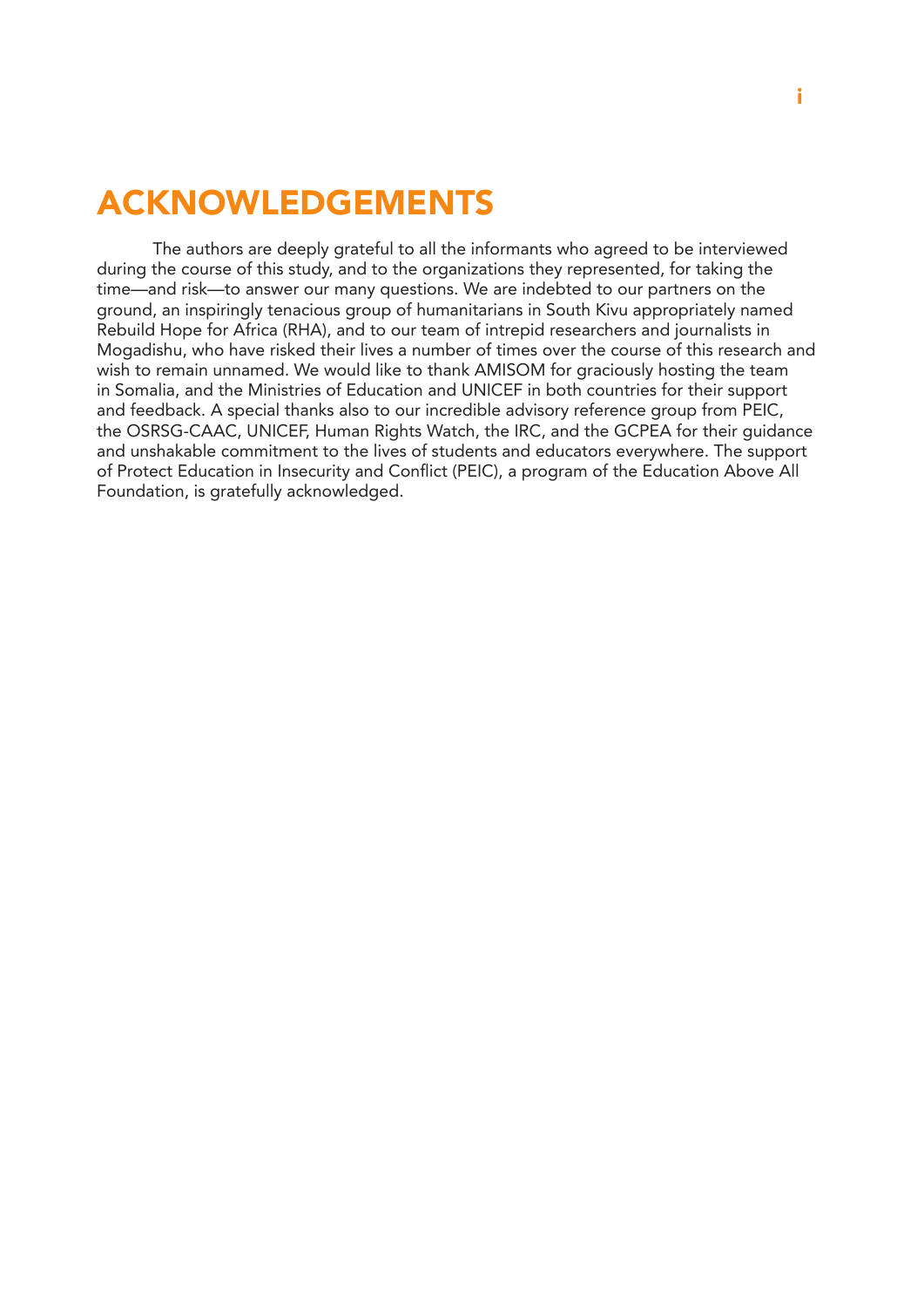# <span id="page-4-0"></span>ACRONYMS

| <b>AMISOM</b>  | <b>African Union Mission in Somalia</b>                                                            |  |  |
|----------------|----------------------------------------------------------------------------------------------------|--|--|
| <b>CAR</b>     | Central African Republic                                                                           |  |  |
| <b>CGCA</b>    | Columbia Group for Children in Adversity                                                           |  |  |
| <b>CPWG</b>    | <b>Child Protection Working Group</b>                                                              |  |  |
| <b>DRC</b>     | Democratic Republic of the Congo                                                                   |  |  |
| EAA            | <b>Education Above All</b>                                                                         |  |  |
| <b>GCPEA</b>   | <b>Global Coalition to Protect Education from Attack</b>                                           |  |  |
| <b>HEI</b>     | <b>Higher Education Institution</b>                                                                |  |  |
| <b>HRW</b>     | Human Rights Watch                                                                                 |  |  |
| <b>IDP</b>     | Internally Displaced Person                                                                        |  |  |
| <b>INGO</b>    | International Non-Governmental Organization                                                        |  |  |
| <b>IRC</b>     | <b>International Rescue Committee</b>                                                              |  |  |
| <b>MoE</b>     | Ministry of Education                                                                              |  |  |
| <b>MONUSCO</b> | United Nations Organization Stabilization Mission in the Democratic<br>Republic of the Congo       |  |  |
| <b>MRM</b>     | Monitoring and Reporting Mechanism                                                                 |  |  |
| <b>NGO</b>     | Non-Governmental Organization                                                                      |  |  |
| oPt            | <b>Occupied Palestinian Territories</b>                                                            |  |  |
| OSRSG-CAAC     | Office of the Special Representative of the Secretary-General for Chil-<br>dren and Armed Conflict |  |  |
| <b>PEIC</b>    | <b>Protect Education in Insecurity and Conflict</b>                                                |  |  |
| SOP            | <b>Standard Operating Procedure</b>                                                                |  |  |
| <b>UN</b>      | <b>United Nations</b>                                                                              |  |  |
| <b>UNESCO</b>  | United Nations Educational, Scientific, and Cultural Organization                                  |  |  |
| <b>UNICEF</b>  | United National Children's Fund                                                                    |  |  |
| <b>UNRWA</b>   | United Nations Relief and Works Agency                                                             |  |  |
| <b>UNSG</b>    | <b>United Nation Secretary-General</b>                                                             |  |  |
| <b>UNSOM</b>   | United Nations Assistance Mission in Somalia                                                       |  |  |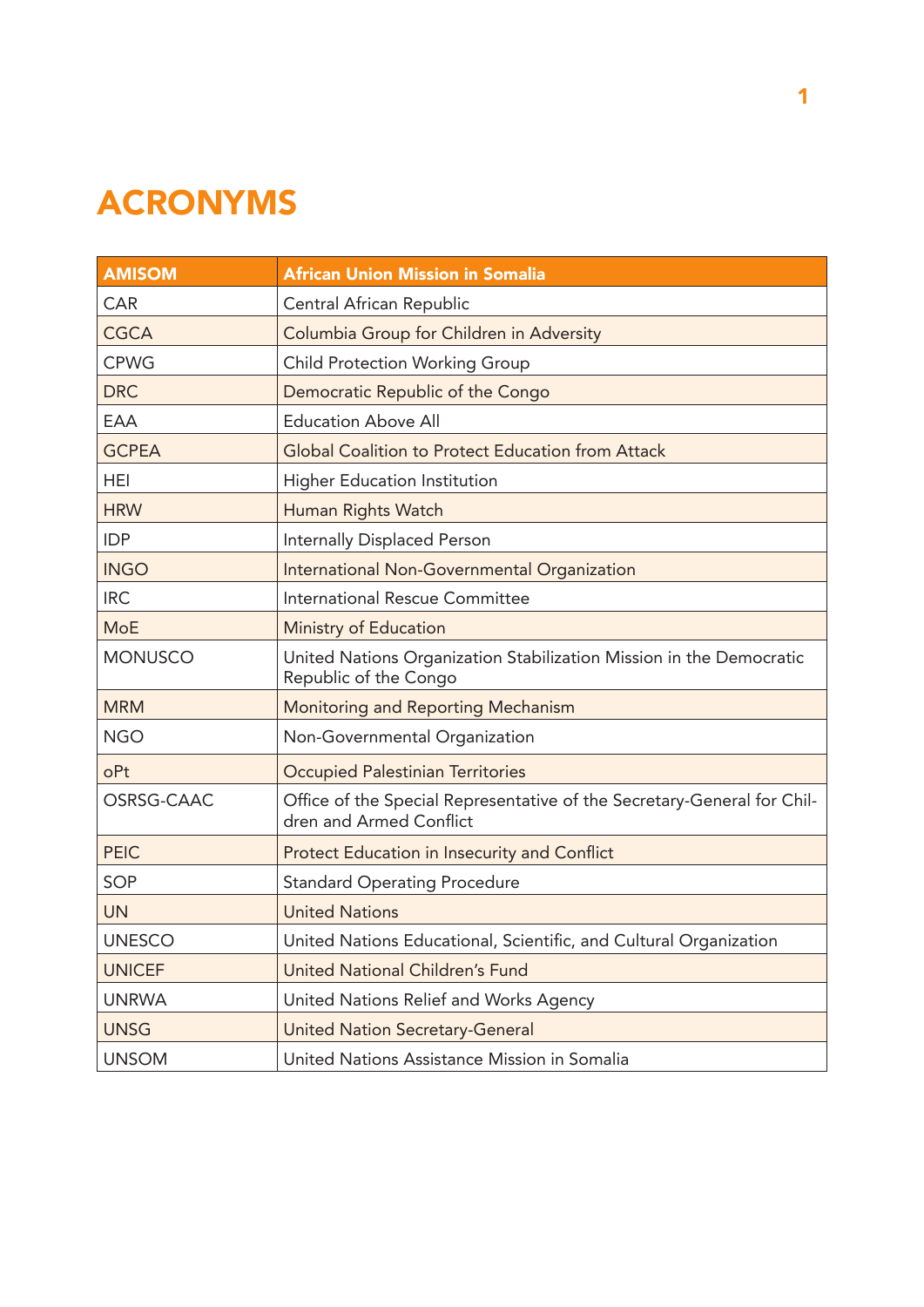### <span id="page-5-0"></span>INTRODUCTION

Armed violence against schools by militant groups threatens students and school personnel across the world, damaging individuals physically and psychologically, up-ending families and communities, and upsetting systems of learning. Malala Yousafzai has drawn global attention to the need for safe and equitable access to education, after surviving a Taliban assassination attempt when she was 15 and winning the Nobel Peace Prize for her advocacy in 2014. That same year, Boko Haram kidnapped 276 girls in a Nigerian school (Segun & Muscati, 2014), the Taliban killed 145 people in a military academy in Pakistan (Tremblay, 2014; Walsh, 2014), and Israeli attacks on schools in Gaza killed 45 people (HRW, 2014). At the time of writing in April 2015, al-Shabaab made the front pages of newspapers for killing 147 people at Garissa University College in Kenya and again for killing 19 at the Ministry of Education (MoE) in Mogadishu (Kushkush & Callimachi, 2015; Ibrahim, 2015). Although these particular events were widely reported by the news media, United Nations (UN) agencies, and human rights groups, many more like them are likely to have gone undocumented due largely to the absence of pragmatic, streamlined, and validated methods for monitoring and reporting disruptions of education by armed groups (GCPEA, 2014).

Recent years have seen considerable efforts to improve data collection and informationsharing among actors involved with education in times of insecurity and conflict. The Education under Attack reports, in particular, first published by the UN Educational, Scientific, and Cultural Organization (UNESCO) in 2007, have played a critical role in exposing attacks on education as common, though frequently unspoken, tactics of war around the globe, and in advancing greater capacities for monitoring, reporting, and responding to these attacks. The most recent report, Education under Attack 2014, published by the Global Coalition to Protect Education from Attack (GCPEA), is the most comprehensive study of attacks on schools to date, drawing on reports by UN agencies, government bodies, researchers, non-governmental organizations (NGOs), and the news media from 70 countries, as well as questionnaires with members of GCPEA, and semi-structured interviews with organizations in the field (GCPEA, 2014).

The report, which covers January 2009 to September 2013, focuses on the 30 countries where attacks on education are the most pervasive, and groups them into ordinal categories of severity based on "minimum counts" of incidents. Countries are grouped either as "very heavily affected" (1,000 or more incidents or victims), "heavily affected" (between 500 and 999 incidents/victims), or "other affected" (between five and 499 incidents/victims) within the recall period. The report cites a lack of adequately-detailed documentation and of verification procedures as critical challenges, concluding that, "[i]n the majority of countries affected by attacks on education, there remains a need to further strengthen monitoring and reporting partnerships between UN agencies, international NGOs, human rights and development NGOs, and education ministries and district education offices to improve data collection and verification of data, and better inform the range of responses" (GCPEA, 2014).

The UN's Monitoring and Reporting Mechanism (MRM), first established by the UN Secretary-General (UNSG) in 2005 following Security Council Resolution 1612, is currently charged with documenting six grave violations against children, including attacks and threats of attacks on schools and school personnel, in a number of conflict situations around the world. In 2011, Security Council Resolution 1998 further prioritized attacks on schools by making them "trigger violations" whose perpetrators were to be listed in the annexes of the Secretary-General's Report on Children and Armed Conflict, which publishes the official MRM data annually.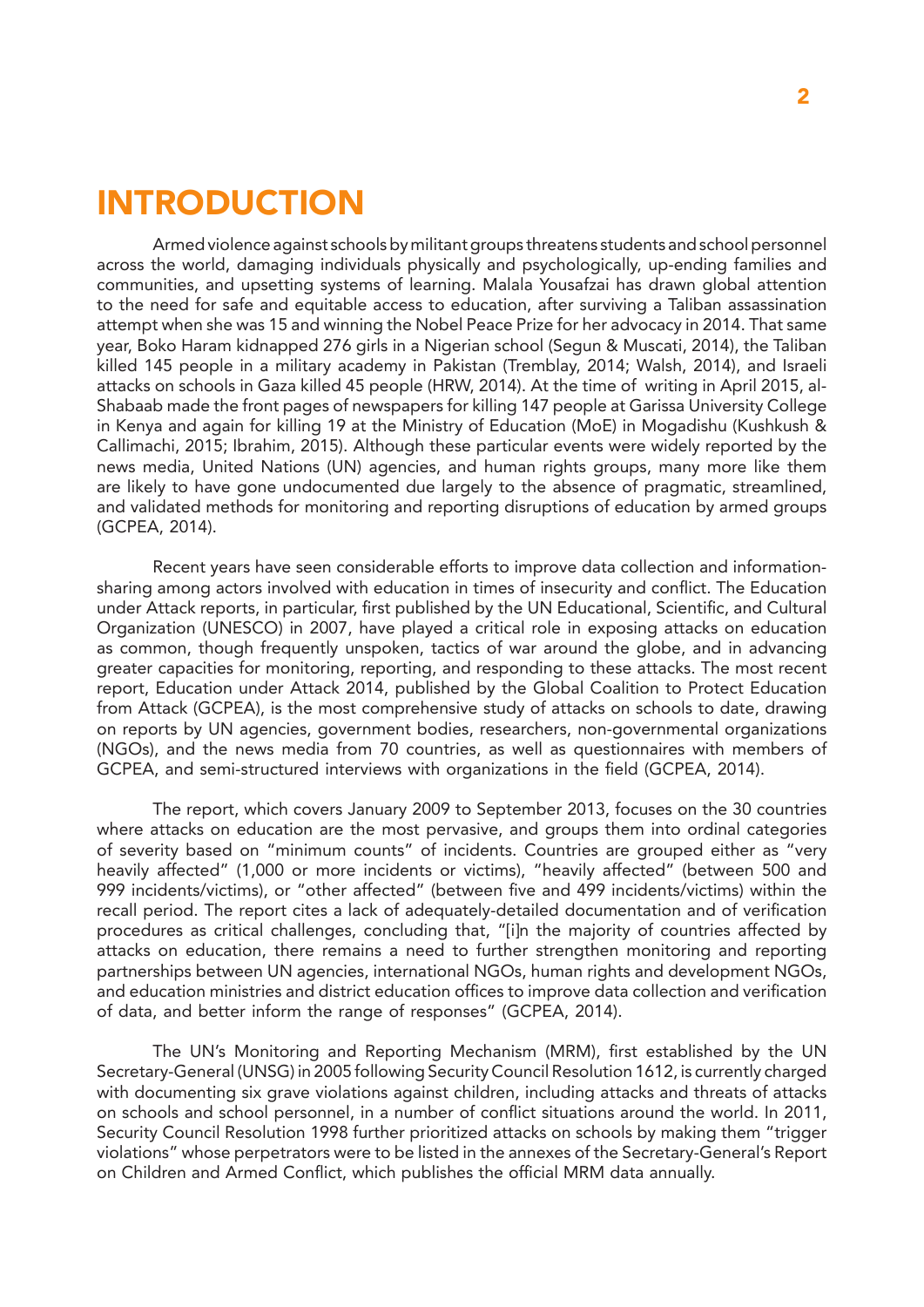<span id="page-6-0"></span>The MRM, however, operates in a limited number of situations that are of high concern to the Security Council, and reports must pass rigorous UN-verification procedures that are not always feasible in times of insecurity, meaning that many cases are likely to go unreported. Indeed, the latest Report on Children and Armed Conflict (2014) indicated that, "[a]ccess by the United Nations remained severely restricted throughout 2013, significantly disrupting the monitoring and reporting of grave violations against children." Moreover, the MRM has traditionally limited its scope to direct attacks on schools that violate international humanitarian law, focusing less on higher education and on indirect acts that may interfere with the right to education, like the military use of schools (Karimova, Giacca, & Casey-Maslen, 2013). Recently, the Security Council has called for greater monitoring of the military use of schools with Resolution 2143 (2014), and the UNSG has asked UN member states to adopt measures to deter such use (2014).

As with the GCPEA, the UN's guidance note on Resolution 1998 has also recommended stronger collaboration among the protection, education, and health clusters, civil society partners, and community groups to enhance monitoring capacities for attacks against schools and their military use. This follows in part from the premise that local actors are often "best placed to provide first alerts on incidents of attacks" (OSRSG-CAAC, 2014).

### STUDY SCOPE

The Columbia Group for Children in Adversity (CGCA) out of Columbia University's Program on Forced Migration and Health (hereafter "Columbia University") was contracted to conduct in-depth studies of attacks on education in South Kivu province, Democratic Republic of the Congo (DRC) and Mogadishu, Somalia in an attempt to fill some of these information gaps and contribute to the development of improved methodologies for monitoring and responding to such attacks.

The study used semi-structured interviews with a sample of key informants from government, NGOs, UN agencies, and other protection and education actors to assess their respective roles, capacities, and practices in monitoring and reporting attacks on education. The study also attempted to characterize the patterns of incidents in South Kivu and Mogadishu, and to identify important factors contributing to these patterns, though it did not seek to capture the global total of attacks during the study period. Finally, the research team appraised the available measures for safeguarding schools, students, and educational personnel in these two contexts, while exploring strategies to enhance prevention, protection, surveillance, and response.

This research was guided by a reference advisory group comprised of experts from the UN Children's Fund (UNICEF), Human Rights Watch, the International Rescue Committee, the Office of the Special Representative of the Secretary-General for Children and Armed Conflict (OSRSG-CAAC), Protect Education in Insecurity and Conflict (PEIC), and the GCPEA.

In order to shed further light on the study's findings, this report will bring to bear the results from a number of previous studies conducted by Columbia University on monitoring and reporting grave violations against children in the DRC, Central African Republic (CAR), Nepal, the occupied Palestinian territories (oPt), and Sri Lanka. Moreover, the research team will attempt to replicate its findings through a follow-up study in North Kivu, DRC in June of 2015.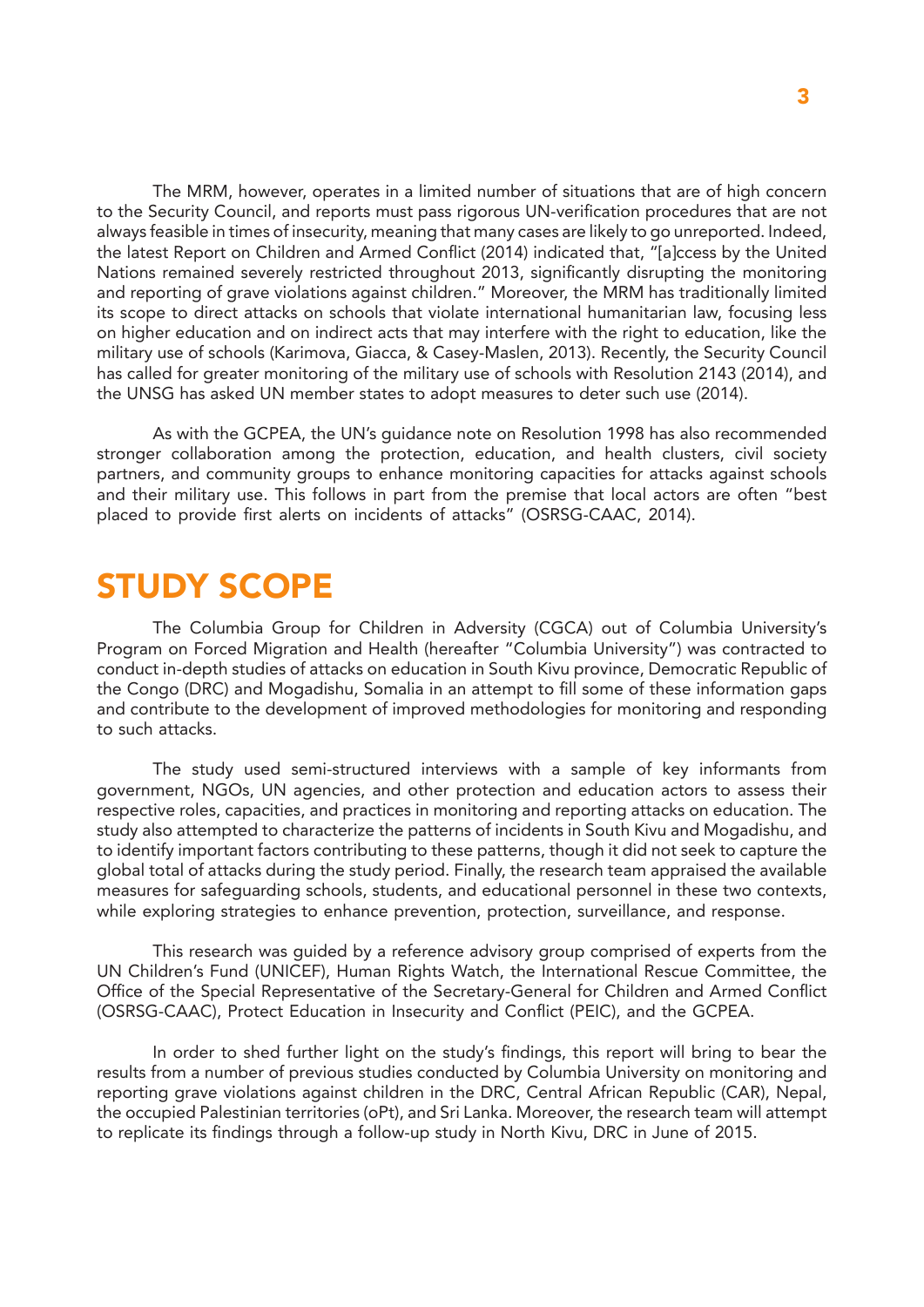### <span id="page-7-0"></span>**METHODS**

#### Phase 1: Desk Review and Preparatory Analysis

The study began with a comprehensive literature review of all materials published in English with reference to grave violations on children in general and attacks on education in particular. During this phase, education and protection experts from headquarters and field offices were interviewed and asked to provide relevant unpublished source materials, including grey reports and datasets. They were also asked to provide contact information for other informants that might have pertinent reports or guidance. A reference advisory group meeting was convened during the launch of Education under Attack 2014 in February 2014. The group shared available materials, discussed the study's research methodology, and selected the DRC and Somalia as the field sites for phase two of the research.

Prior to phase two, in-country research teams were recruited and deployed to gather information on logistical and security concerns, to map relevant education and protection actors, and conduct preliminary interviews to gauge the feasibility and appropriateness of such a study. These results informed the development of a semi-structured interview guide, the sampling frame, and logistics planning for phase two.

These field sites were chosen based on evidence of widespread attacks on education as well as accessibility. They are not meant to be globally or even nationally representative of all attacks on education but, instead, present unique case studies for in-depth inquiry. Individually, each site offers a good opportunity to test assumptions about attacks on education, and together, they offer contextual and geographic diversity, while also differing in the functionality and reach of their MRMs. Both DRC and Somalia feature in Education under Attack 2014's list of highly affected countries, with Somalia being considered "very heavily affected" and the DRC "heavily affected."

#### Phase 2: Field Research

Field research was conducted in South Kivu from late May to early August 2014 and in Mogadishu from late November 2014 to late February 2015. These field visits consisted of four steps:

A. Field-test and adapt interview guide. A team composed of one CGCA researcher and between one and three in-country researchers was established to field-test and adapt the interview guide developed in phase one with a sub-sample of key informants. These key informants were also asked to supply any relevant grey literature or contact information for other potential informants.

B. Collect qualitative and quantitative data from key informants. Informants were asked to provide basic descriptions of any attacks on education they were aware of in South Kivu and Mogadishu, respectively, within a year-and-a-half recall period, along with information on the suspected perpetrator and motive of the event, the date the incident took place, and the name and location of the relevant school. Some were interviewed individually and others in groups. The recall period for South Kivu was between December 25, 2012 and July 31, 2014. Because the Mogadishu field study came later, the recall period was between July 1, 2013 and January 31, 2015. Reports were not recorded if they did not meet one of these criteria or if the quality of the report was so poor as to make verification impossible.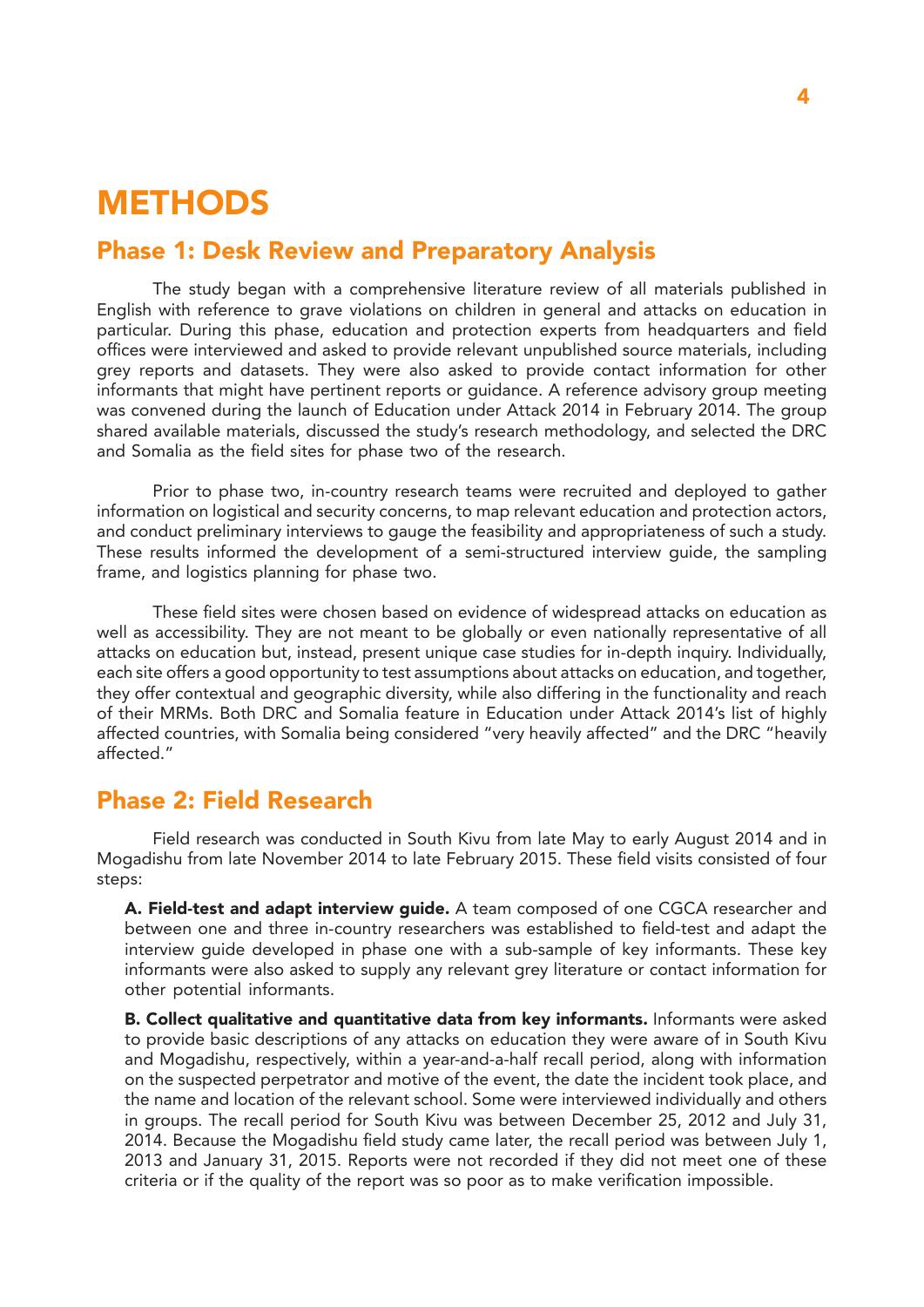<span id="page-8-0"></span>"Disruption of education by armed groups" was used as a broad phrase so as not to limit responses to a narrow conception of "attack on school." To ensure a standard definition, interviewers provided examples from the following list derived from Education under Attack 2014: intimidation, threat, theft, extortion, indoctrination, recruitment, abduction, kidnapping, arbitrary detainment, injury, abuse, torture, sexual- or gender-based violence, forced labor, forced marriage, and murder, whether in school or on the way to school, as well as military use of schools (ie. for shelter, for storage of arms), forced closure of schools, and partial or total destruction of school buildings or other facilities, by an armed group. Although the MRM distinguishes between "attacks" and "military use of schools," this study considered both "attacks on education," as both can interfere with the right to education.

The team also asked informants whether they had reported any such incidents through another channel, and whether they were aware of any monitoring system for attacks on education. In Mogadishu, informants were then questioned about measures that were available to protect education as well as measures they might recommend to improve prevention and protection. Finally, informants were asked to provide relevant documentation, databases, or grey literature, and to refer key informant contacts. All informants were assured confidentiality.

C. Verify sample of reports. Reports were cross-referenced and de-duplicated. In South Kivu, reports were mapped digitally and about 10% were selected for further study across five territories within the province based on accessibility, security, and diversity of sources that provided the reports. Researchers visited school sites and reports were considered confirmed if they were corroborated by first-hand, on-site informants. The two schools nearest to those being verified were also visited to evaluate the possibility of false negatives. In Mogadishu, severe security restrictions prevented the CGCA researchers from repeating this method. Instead, the in-country team triangulated reports by searching news archives and meeting with on-site informants in person or by phone. Reports were considered confirmed if they were corroborated by on-site informants, if a record of the event was also reported by a reputable media organization, or if the initial key informant had experienced the event directly.

D. Solicit feedback. Preliminary findings were presented to in-country informants, including the South Kivu MoE and the education cluster lead for South Kivu; and in Mogadishu, the Deputy Head of the African Union Mission in Somalia (AMISOM) and the MoE. Feedback was used to enhance analytic veracity and to develop workable strategies for improving surveillance and protection in these two contexts. These findings were also presented to members of the reference advisory group, and their feedback incorporated.

### SOUTH KIVU, DEMOCRATIC REPUBLIC OF THE CONGO

The DRC has been wracked by conflict for about two decades, with scores of militias continuing to wreak havoc on communities throughout the eastern provinces. On the border with Rwanda, the small provinces of North and South Kivu have been among the most affected by conflict, with ongoing reports of massacres, mass population displacements, and grave violations against children. Between 2010 and 2013, these two small provinces accounted for more than half of the internally displaced persons (IDPs) throughout the DRC, leading the UNSG to refer to the Kivus as "the epicentre of violence" (2014). This chronically insecure environment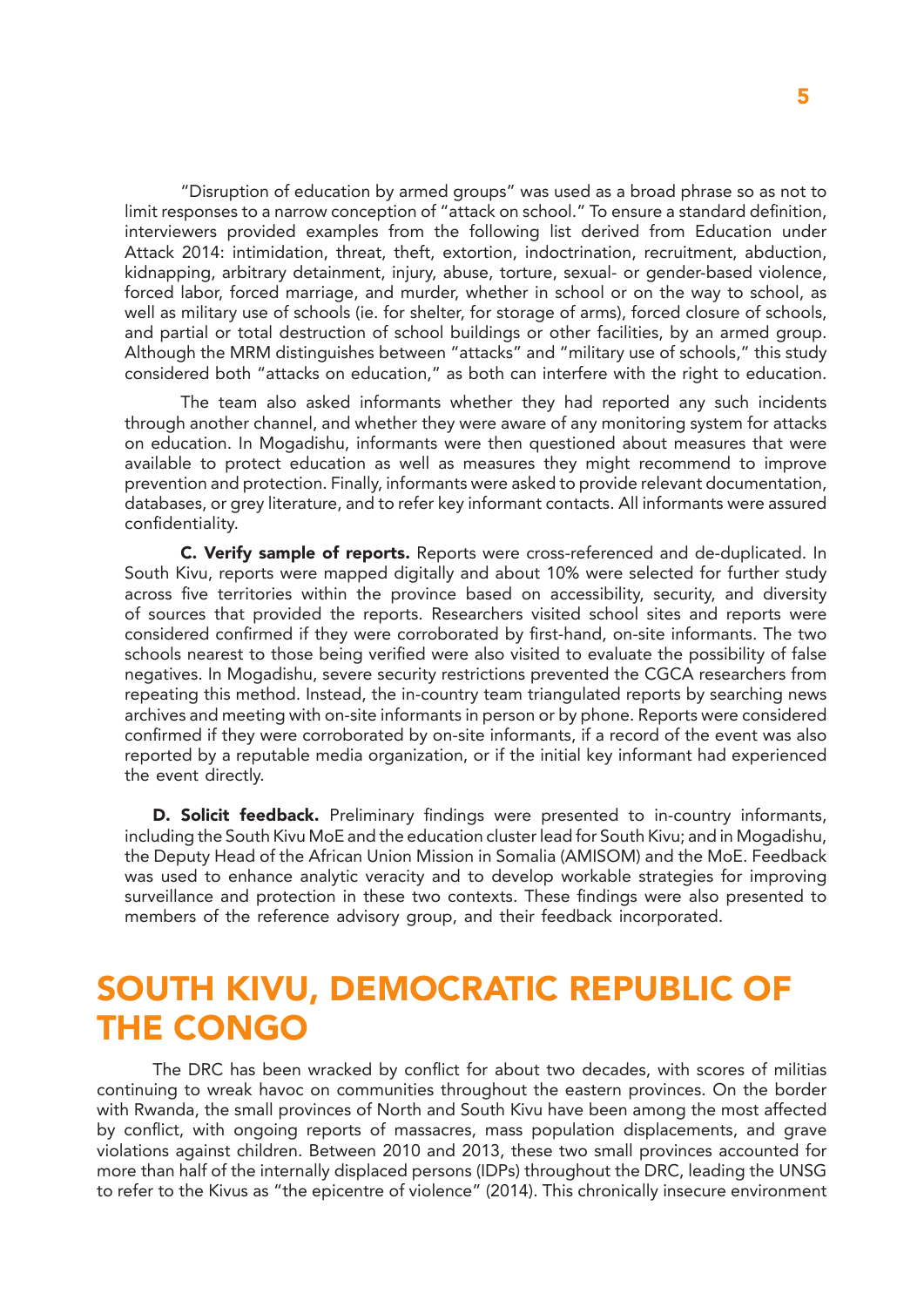<span id="page-9-0"></span>has dire implications for the lives of educators, students, and their loved ones.

Education under Attack 2014 estimated that between 500 and 999 attacks on education took place in the DRC between 2009 and 2013, most of which were concentrated in the eastern provinces (2014). The UNSG's country report on the DRC estimates that at least 180 schools were directly affected by conflict in the country from January 2010 to December 2013, with 47 schools being destroyed (2014). Indeed, the latest Report on Children and Armed Conflict in 2014 verified 95 such attacks in just the year of 2013, as well as 25 incidents of the military use of schools (2014).

An unpublished study by Columbia University from 2010 using key informant interviews with education and child protection actors documented 167 attacks on schools in the small province of South Kivu alone between late December 2009 and early August 2010. Another study, this time using a three-staged cluster survey in South Kivu, found that, out of 1,558 schoolaged children in the sample, 224 (14%) had experienced school disruptions due to conflict over the course of 2010, and that an estimated quarter of school-aged children had been prevented from attending school that year because of the fear of armed group violence (Alfaro et al., 2012). Preliminary interviews with key actors suggested that higher education institutions (HEIs), such as universities, on the other hand, were not usually targeted by attack in South Kivu.

At the beginning of 2013 (latest available data), South Kivu had 4,856 primary and secondary schools officially listed by the MoE, serving about 1,201,780 students. This likely excludes many schools administrated by religious bodies throughout the province.

#### Monitoring and Reporting Systems

The DRC has had an active MRM for 10 years, having been selected as a pilot site for the mechanism's rollout in 2005. There is no evidence that any other system exists for monitoring attacks on education at the country level. The MRM's Country Taskforce on Monitoring and Reporting is co-chaired in Kinshasa by the UNICEF Country Representative and the Deputy Special Representative to the Secretary-General for the DRC. Functionally, the United Nations Organization Stabilization Mission in the DRC (MONUSCO)'s child protection section manages the monitoring, reporting, and verification of grave violations, while a UNICEF-funded MRM Specialist within MONUSCO coordinates activities related to response, advocacy, and training (UNICEF, 2013). As the education cluster coordinator, UNICEF is also responsible for training partner organizations to use the MRM and for establishing partnership agreements to expand monitoring capacities. At the national level, protection cluster members have reportedly also been trained to monitor and report grave violations, and the MRM has been included as a fixed agenda item at national Child Protection Working Group (CPWG) meetings (UNICEF, 2013). Because of the country's vast size, the national cluster and working group systems have corresponding bodies at the provincial and city level in priority areas, such as North and South Kivu.

Across the DRC, all monitoring parties are supposed to use a uniform MRM reporting format, which, for confidentiality's sake, does not include the name of the victim, the source of the report, or name of the perpetrator, with the latter two names being coded. No paper forms are carried into the field, and the data are entered electronically at a later point. Local monitors maintain separate MRM email accounts, which are periodically changed, and use the Internet at certain times of the day to report to provincial leads who in turn report to the Task Force at the national level. The Task Force warehouses all reports in a centralized database, established in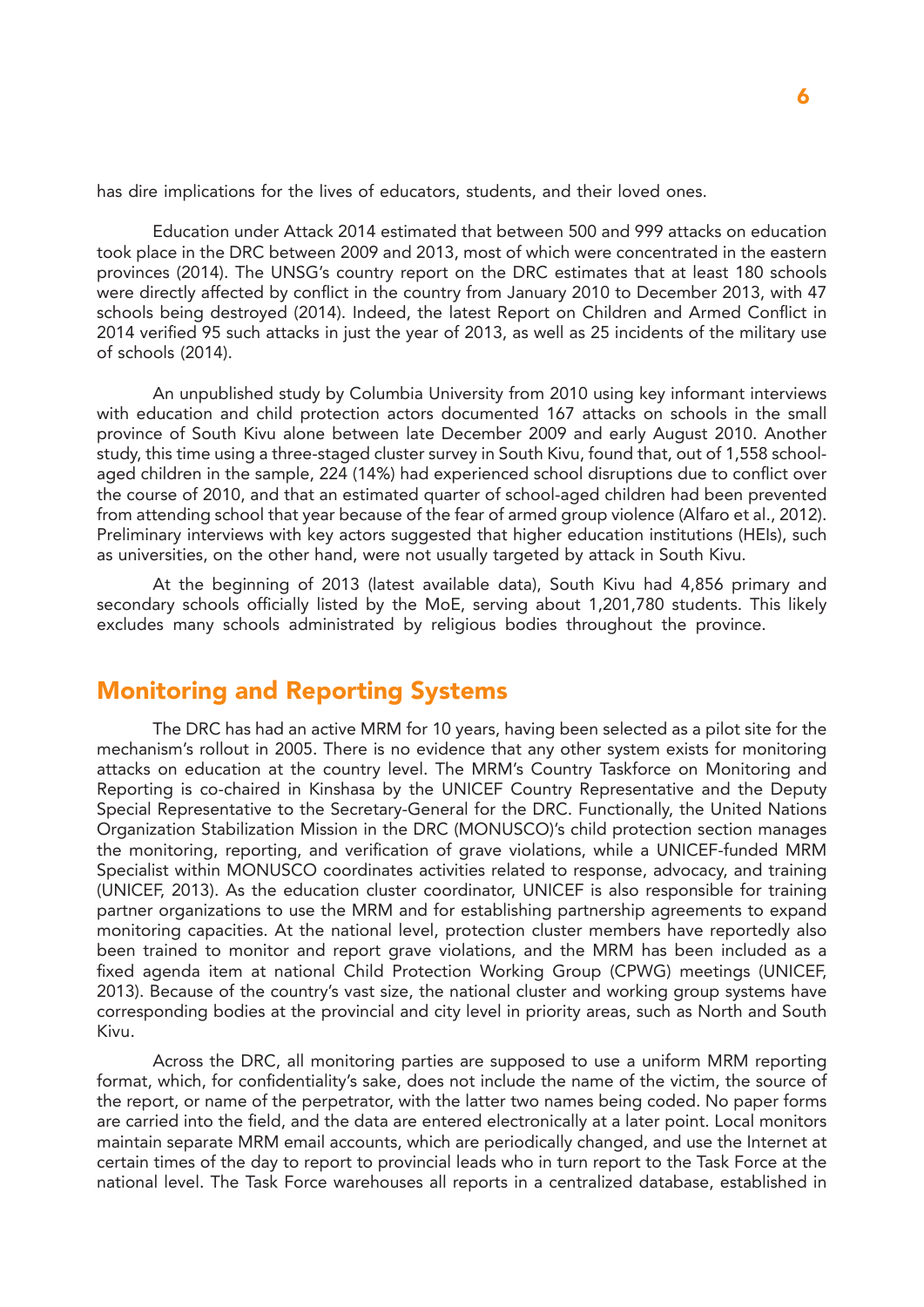<span id="page-10-0"></span>2008, which it draws on for its annual reports.

In South Kivu, this system struggles with a number of bottlenecks. Out of 54 informants interviewed during the course of this study from the education and protection clusters, and from the state and religious school administrators across the province, fewer than five systematically documented attacks on education, despite the fact that many had received such reports from teams in the field, school directors, or other partners. A large proportion either had never heard of the MRM or did not know how to file reports of grave violations, suggesting the need for more training opportunities. In a province with poor telecommunications infrastructure and frequent power outages, informants in remote areas found it challenging to transmit official reports to the capital in Bukavu, not to mention that the lag-time between learning about an incident and being able to document it on a computer would affect the quality and completeness of reports, which are critical to UN verification procedures.

On the other hand, many informants from NGOs in cities outside Bukavu had successfully received incident reports from remote villages (Table 1); but when interviewed in Bukavu, their colleagues had no records of these reports, suggesting a breakdown in the relaying systems within these organizations. Of those that were aware of the MRM and had been trained to complete incident reports, some felt discouraged from taking part in the process because they did not believe their reports would catalyze a response, a frustration that has been observed by other groups in the DRC (Watchlist, 2013). The MRM does not have a formal response component, not to mention that if a report makes it to the provincial level and is deemed to be of high quality, it is considered unconfirmed until verified by MONUSCO, which has limited resources for these procedures.

In Bukavu, NGO representatives occasionally report attacks on schools in monthly education cluster meetings, and, although there is no evidence of these reports being systematically documented, they do to a degree inform response coordination. The UNICEF education cluster coordinator in Bukavu also solicits reports of attacks on schools from cluster partners at least once a year, using a template. However, attendance at the cluster meeting while this database was being populated, and interviews with many cluster members, revealed that, although many organizations have the capacity to report incidents—and indeed, did report them to the research team—many choose not to contribute to the coordinator's annual database. This likely has to do with the fact that the template demands a high level of detail and, without incentives or a belief that reports will be used to benefit the affected communities, members do not consider this effort a priority.

#### Protection Mechanisms

The DRC has made considerable advances in strengthening its child protection system in recent years. Notably, in October 2012, the Government and the UN signed an action plan committing to identify children associated with armed conflict, prevent and respond to grave violations against children, and combat impunity for perpetrating these violations. In May 2013, the Ministry of Defence issued a directive to prohibit, among other things, the occupation of schools, punishable by disciplinary measures or military prosecution. To ensure progress on these initiatives, the Ministry of the Interior dispatched high-level focal points to the eastern provinces in July 2013. In Kinshasa, representatives from 18 embassies, delegations, and organizations such as the World Bank and European Union Advisory and Assistance Mission for Security Reform have come together under the auspices of the 'Friends of CAAC' to secure ongoing support and funding for the action plan across the international community.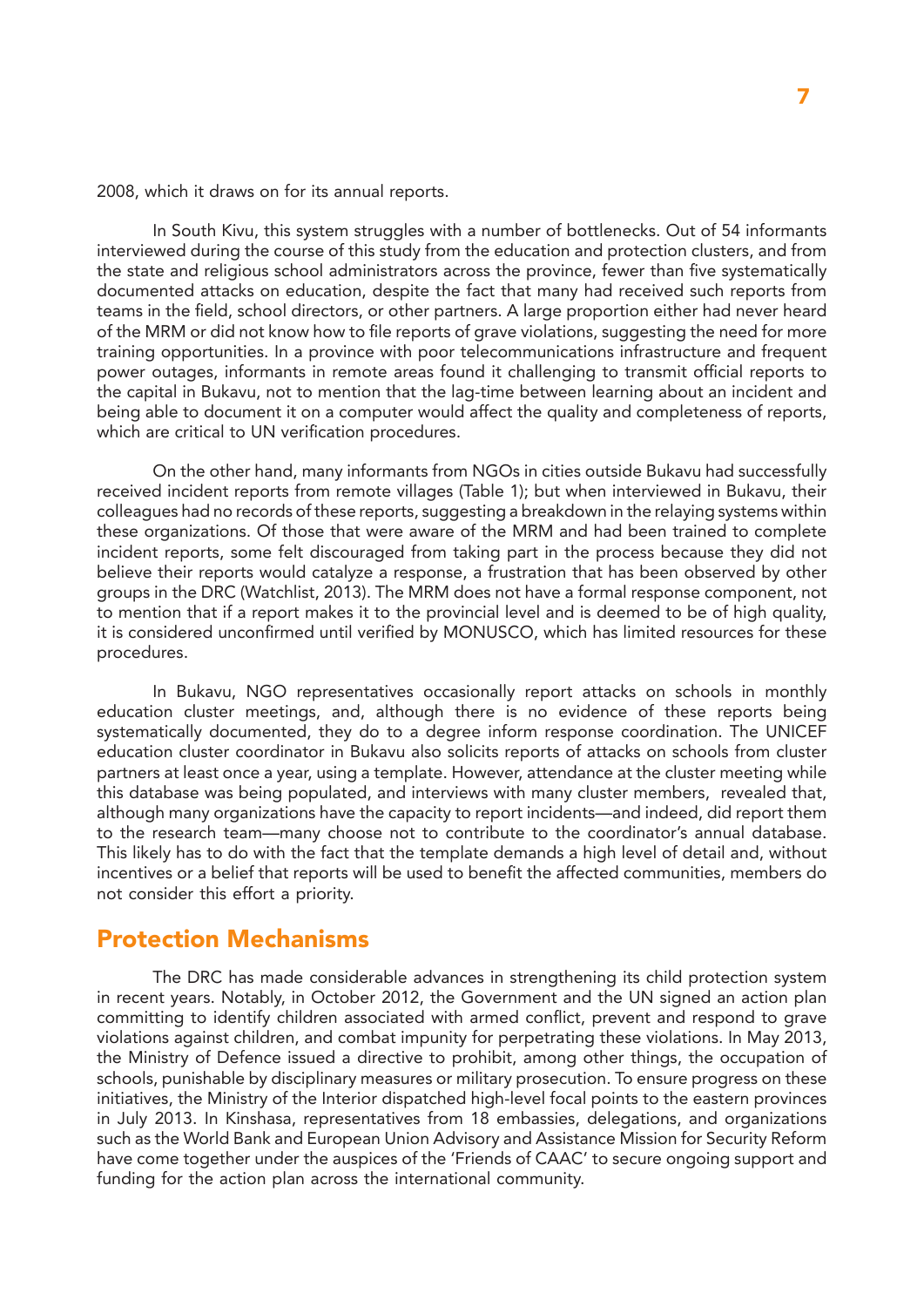<span id="page-11-0"></span>While these steps represent impressive progress in terms of governmental commitments, whether this will measurably improve children's protective environment remains to be seen. Few key informants we interviewed seemed to be aware of the action plan and its commitments. What's more, the Government's policy of integrating militants formerly associated with non-State groups into the national military (the FARDC) risks legitimizing perpetrators of grave violations. Furthermore, the Amnesty Law, adopted in February 2014, which grants amnesty for acts of insurgency, acts of war, and political offenses dating back to 2006 (though not for war crimes, crimes against humanity, or genocide) may mean that some perpetrators of attacks on education are never tried or convicted (HRW, 2014; Working Group on Children and Armed Conflict, 2014).

In his latest report on the DRC, the UNSG urges the Government "to meet, without further delay, its commitment to preventing and stopping [attacks on schools] and the military use of such facilities" (2014). He also recommends that the FARDC develop standard operating procedures (SOPs) to protect schools and children, while the Working Group on Children and Armed Conflict requests that the Country Taskforce prioritize the full implementation of the action plan and reach out to non-State groups for the development of, among other things, an action plan to end attacks on schools (2014).

#### Attacks on Education 2012-2014

Over the three-month course of field research, 238 attacks on education were documented in South Kivu, taking place between December 25, 2012 and July 31, 2014. Of these, seven began in 2012 (but continued into 2013), 172 began in 2013, and 59 began in 2014. Key informants in Bukavu reported 173 attacks, while 58 reports came from key informants in smaller cities, including Baraka, Shabunda, Uvira, and Walungu (Table 1). Also, three reports from Walungu and one from Shabunda overlapped with those received in Bukavu.

These reports came from hundreds of interviews with informants from 54 organizations in education and child protection, counting all the subdivisions of catholic school administrations under one umbrella and all protestant subdivisions under another. Of these 54 organizations, 22 were in Bukavu, while the rest were in Baraka, Shabunda, Uvira, and Walungu (Table 2).

| Table 1. Distribution of Reports By City of Informant |                          |  |  |
|-------------------------------------------------------|--------------------------|--|--|
| Source of report                                      | <b>Number of reports</b> |  |  |
| <b>Bukavu</b>                                         | 173                      |  |  |
| Uvira                                                 | 33                       |  |  |
| Shabunda                                              | 8                        |  |  |
| <b>Baraka</b>                                         | 10                       |  |  |
| Walungu                                               | 7                        |  |  |
| Added during verifications in villages                |                          |  |  |
| Reports repeated in two or more cities                | 4                        |  |  |
| <b>Total</b>                                          | 238                      |  |  |

Slightly more than a third of these organizations supplied information that met the inclusion criteria. Of the 238 reports, 17 (7%) were reported by more than one organization, and 49 (21%) overlapped with UNICEF South Kivu's annual database mentioned above (that database had an additional 53 cases listed, but they did not meet our inclusion criteria, either because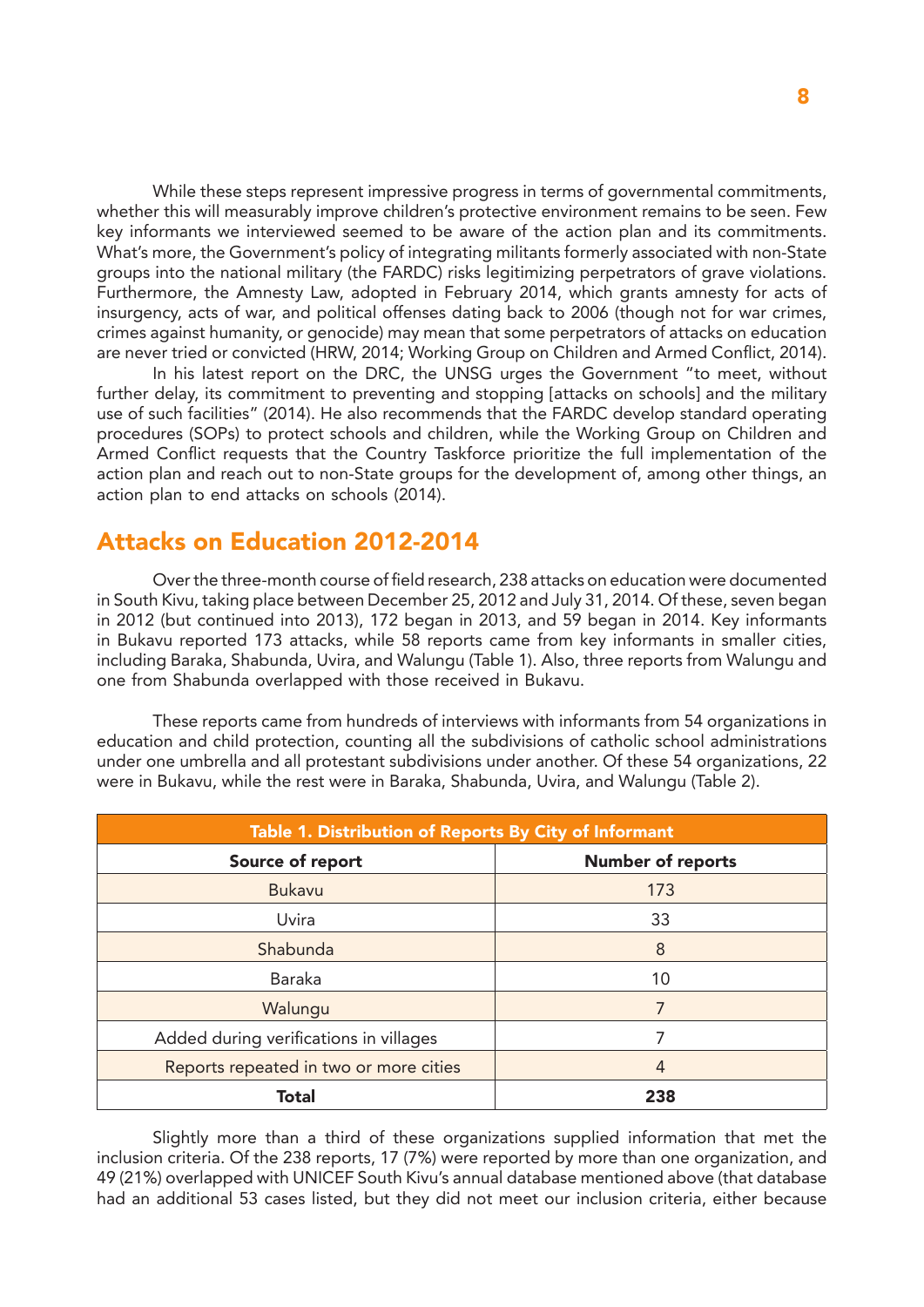they occurred before the recall period or lacked vital information, such as school names). Local organizations had the greatest knowledge of attacks on education, with 121 reports, followed by education institutions, such as the MoE, with 73 reports, and finally international organizations, including INGOs and UN agencies, with 57 reports (Figure 1). It should be noted that 49 of the 57 (86%) incidents reported by international organizations came from UNICEF, which in turn received them from local organizations and education institutions in the education cluster.

| Table 2. Incidents Reported per Contact by City |                         |                             |  |  |
|-------------------------------------------------|-------------------------|-----------------------------|--|--|
| <b>City of Key Informant</b>                    | <b>Number Contacted</b> | Number Who Provided Reports |  |  |
| <b>Bukavu</b>                                   | 22                      |                             |  |  |
| <b>Baraka</b>                                   |                         |                             |  |  |
| Shabunda                                        | 5                       |                             |  |  |
| Uvira                                           | 17                      |                             |  |  |
| Walungu                                         |                         |                             |  |  |
| <b>Total</b>                                    | 54                      |                             |  |  |

The attacks affected 217 schools (188 primary, 29 secondary) across seven of the eight territories of South Kivu. Of these schools, 172 were listed either in the official MoE database or the Protestant Coordinator's database for the 2012-2013 school year (latest available data). These schools included a total of 43,171 listed students. There were no reports of attacks on HEIs.

The reports involved everything from military use of schools (i.e. for shelter), looting, and extortion, to rape, abduction of children for forced labor, and torture; though military use and looting were by far the most common. Thirty-one discreet armed groups were identified as perpetrators of these attacks, though many of them were factions of the Mai-Mai and the Raïa Mutomboki (RM). Also included were six reports of IDPs taking over schools by force for use as shelter. Numerous reports were also made of attacks by "unknown bandits"; and hundreds of cases were reported of school being disrupted or closed indefinitely due to insecurity in the village or mass population displacement, though none of these were included in the 238 figure, as they did not match the inclusion criteria.



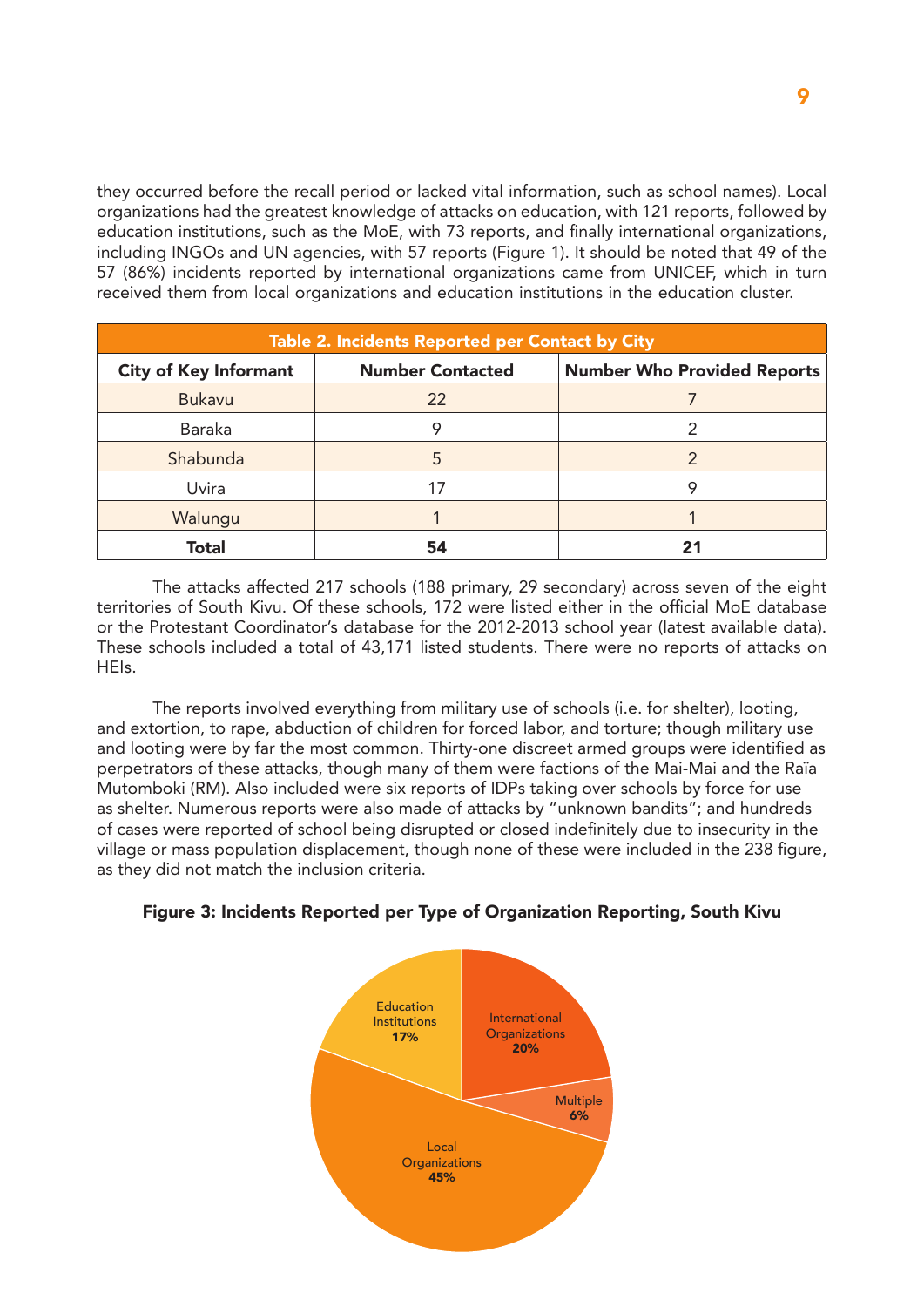<span id="page-13-0"></span>*Figure 1. Local organizations include Congolese-run NGOs and community-based organizations; international organizations include INGOs and UN agencies; education institutions include government and religious school administrators, school leaders, and school teachers. Some incidents were reported by more than one type of organization.*

Twenty-four schools, drawing on reports by seven different sources, were chosen for verification that they had been attacked, and of these, 18 were confirmed by on-site informants as having been attacked. An additional four attacks were verified by one of the authors before the study period, of which three were confirmed. Altogether, that constitutes a confirmation rate of 79% (22/28 x 100). In four of the six total reports not confirmed, the event took place, but it either occurred before the recall period (telescoping bias), or was perpetrated by "unknown bandits" rather than the armed group in the original report. One of the other reports was of a fire probably set by an armed group, but the school director claimed it to have been caused "by nature" during the verification. Only one report involved events that did not seem to have actually taken place at any time.

During verification, on-site informants reported seven additional attacks on schools. Four of these seven attacks concerned schools that were already being verified, but for previously unreported events. For instance, while confirming one event at a given school, on-site informants reported two additional events at that same school. The three other events were reported when asking on-site informants about attacks on schools nearby those being verified. Lastly, 12 schools were visited that had not been reported by key informants to verify whether they were true negatives or false negatives. On-site informants reported zero attacks in these 12 peripheral schools, indicating that they were indeed true negatives.

### MOGADISHU, SOMALIA

When the Federal Government of Somalia was inaugurated in late 2012, it became the first permanent, central authority the country had seen in over 20 years. Although security in Mogadishu has improved dramatically as a result of the government's military campaign, aided by AMISOM, the city remains a highly volatile space for education, subject to attack by several armed groups (Barakat et al., 2014). Al-Shabaab in particular remains a highly active force with a penchant for attacking westerners and soft civilian targets, such as schools. Their use of improvised explosive devices, like car bombs, and targeted assassinations pose a constant threat to students, educators, and NGOs alike, forcing many international actors to work remotely from Nairobi, Kenya. Preliminary interviews with key actors in Mogadishu suggested that the capital continued to be the most dangerous place in Somalia for students in early 2015.

With over 1,000 attacks on schools estimated by Education under Attack 2014, Somalia was categorized among the six most heavily affected countries in the world between 2009 and 2013 (2014). The 2014 Report on Children and Armed Conflict verified 54 attacks on schools throughout the country in 2013, and did not report any military use of schools. The UNSG also noted one incident in which al-Shabaab recruited six boys from a koranic school at the beginning of 2013, though this did not constitute an MRM school attack.

 Mogadishu's education system was highly decentralized at the time of the study, in part reflecting the constant restructuring of ministries in the barely three-year-old Federal government. The MoE officially governed public primary and secondary schools and, as of January 12, 2015, had absorbed the former Ministry of Higher Education to also govern HEIs, such as universities.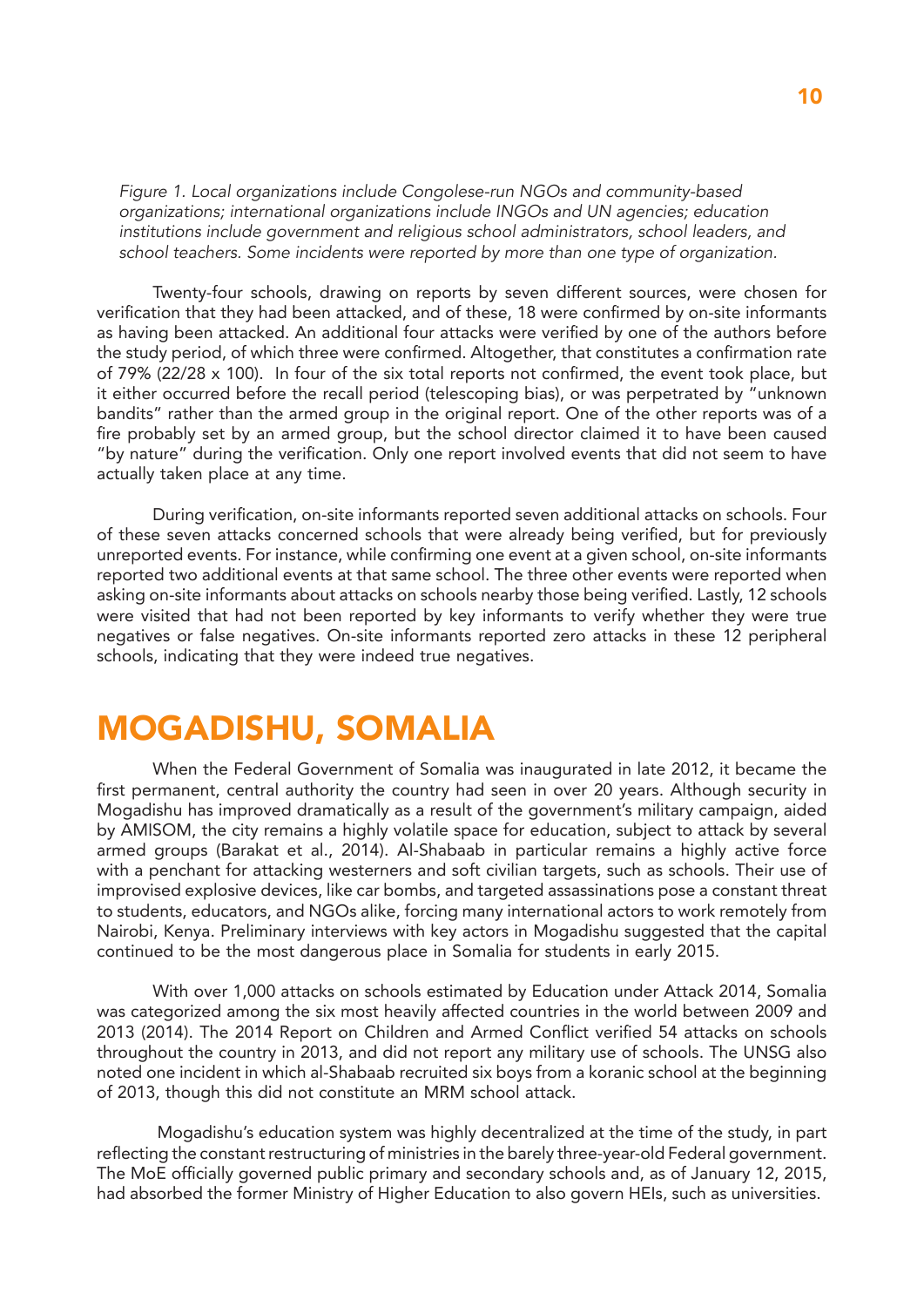<span id="page-14-0"></span>According to the MoE, all but 12 of Mogadishu's public schools were bolstered by NGOs and UN agencies through the Global Partnership for Education, which the government joined in 2012, and the G-2 School Program, launched in partnership with UNICEF in 2013. The MoE had no available estimate of the number of schools in Mogadishu operated by NGOs at the time of the study, but a UN report estimated that by the end of 2015, humanitarian organizations would reach 340,000 students within Somalia—up from 263,441 in 2014—leaving approximately 1.36 million children without access to education throughout the country (UNOCHA, 2014). UNICEF and Save the Children co-lead the education cluster to coordinate this service delivery, and they appoint one inter-cluster focal point every year.

Private schools have become characteristic of urban education in Mogadishu, with 14 administrative "umbrellas" managing 399 schools that served 89,850 students throughout the city as of late 2014, according to the MoE. There is also a range of informal Islamic schools around the city, which neither the government nor the humanitarian sector formally recognize as education institutions, or regulate. Koranic schools, which form Somalia's most historic education system, are highly regarded community assets playing a fundamental role in the lives of young children. Madrassas offer more in-depth religious guidance for older youth, and are often more formalized than koranic schools, with dedicated facilities, registration processes, and external funding sources.

There were 56 HEIs throughout Somalia as of January 2015, serving about 50,000 students. Although there is no official database of HEIs in Mogadishu, informants believed there to be between 25 and 30; and a recent report estimated that about half of the country's HEI students were enrolled in South Central Zone, mostly in Mogadishu (HIPS, 2013). Contrary to South Kivu, key informants in Mogadishu indicated that HEIs were at high risk of attacks.

#### Monitoring and Reporting Systems

Along with the DRC, Somalia was one of the seven pilot countries selected for the rollout of the MRM in 2005. In Somalia, the UN Country Taskforce and the Somali Ministry of Defence co-lead a national Working Group on Children and Armed Conflict, which develops policies in response to MRM data. In 2010, the Taskforce contracted an INGO on a confidential basis to manage a team of local monitors spread throughout the country. In the event of a grave violation, local monitors document the incident and report it to the INGO, which serves as a quality control step, ensuring compliance with MRM protocols and case definitions before forwarding the report to the Country Taskforce. As in the DRC, the standardized forms are confidential and are filled out by computer, often well after the initial reports were made. The Country Taskforce then further refines the reports before delivering them to the UNSG annually. All the reports that do not qualify as grave violations, or do not have the requisite level of detail, are housed in a database of human rights abuses, though we are unaware of any available publication that disseminates these reports. It is possible they are circulated internally. According to informants, the restrictive definition of grave violations, and the degree of information needed for an event to qualify as a violation, led many incidents to go unreported.

All parties involved in this mechanism asked for their identities to remain strictly confidential, as they faced considerable risk of retaliation by perpetrators. All but two of the key informants interviewed during this study outside of the UN were unaware of the Working Group, the Country Taskforce, and the MRM. A representative of the INGO contracted in confidence by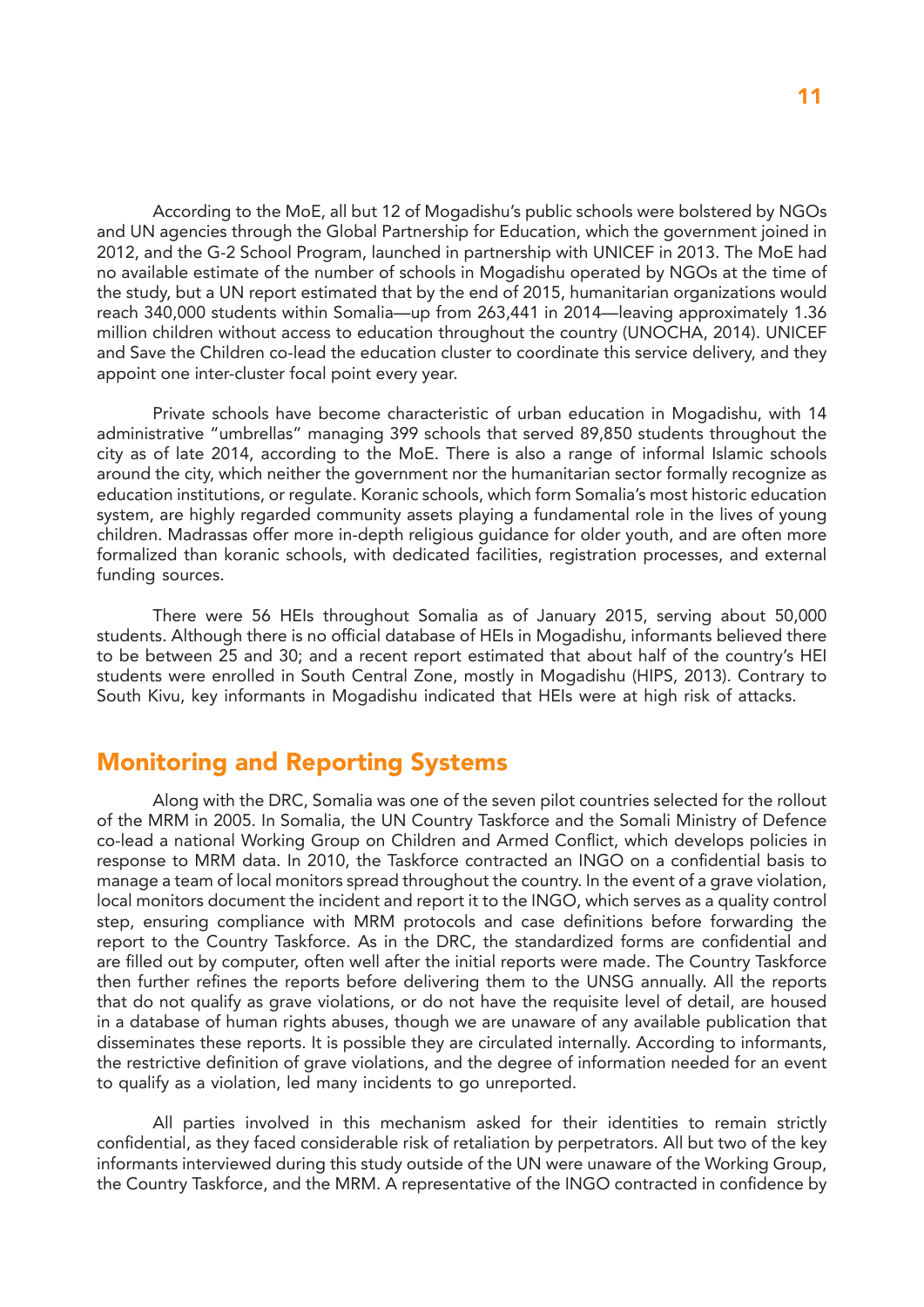<span id="page-15-0"></span>the Country Taskforce was interviewed, and denied being involved at all in the MRM.

Of the NGO representatives interviewed, only one openly claimed to work with the MRM, and identified an information pathway for reporting disruptions of education by armed groups. This organization had local offices in eight regions, which maintained regular contact with their beneficiary schools. In the event of an attack, these schools contacted the NGO, which then documented the event using an MRM form, alerted local officials, conducted a needs assessment with village elders, women's associations, imams, and youth leaders, and contacted the NGO's headquarters in Mogadishu. At headquarters, the NGO then reported the event to the protection cluster, the Working Group on Children and Armed Conflict, concerned umbrellas, the Parliamentary Commission, and line ministries. While this pathway may still have existed during the time of the study, the NGO's inventory of attacks was far from comprehensive, and representatives from the organization reportedly stopped prioritizing monitoring and reporting in 2011 when they felt that UN support for the MRM had waned.

Outside of the MRM, there did not seem to be any group tasked with monitoring and reporting disruptions of education by armed groups. What's more, few informants reported systematically documenting attacks on schools, students, faculty, or staff; and of those that did, none provided evidence of such systematic reporting.

#### Protection Mechanisms

Somalia officially ratified the Convention on the Rights of the Child (CRC) on January 20, 2015. At that time, the newly formed Ministry of the Constitution was in the process of creating domestic instruments for the formal adoption of the CRC into Somali law, and the Optional Protocols had been referred to an exploratory panel on the grounds that certain articles may conflict with Islamic codes. The Ministry of Women and Human Rights was also in the final stages of drafting the first national 5-year child protection plan to be released in June 2015, a 3-year sexual violence plan, and a policy against female genital mutilation. Through its staff of child protection officers, this Ministry was also planning to launch the Child Protection Coordination Taskforce, which would work with AMISOM, the United Nations Assistance Mission in Somalia (UNSOM), the protection cluster, and other ministries to create an integrative child protection system at the national level.

The Federal Government of Somalia also inherited an action plan agreed between the former transitional government and the UN, committing it to: prevent and end the military recruitment and use of children in armed conflict; ensure the dignified reintegration of children found to be involved in armed conflict; train military personnel on children's rights and protection; conduct public awareness campaigns on these issues; and to make child protection an integral part of the security sector reform planning (2012). As part of this action plan, AMISOM and the Ministry of Defence have developed a number of joint SOPs related to handling children associated with armed conflict. AMISOM also has an "indirect fire" policy which states that soldiers should never fire at schools, hospitals, mosques, or markets, even if drawing fire from those sites. The Government has also signed an action plan to end the maiming and killing of children. In August 2014, the SRSG-CAAC called on the Federal Government to comply with these commitments and fully implement the two action plans (UNICEF, 2014).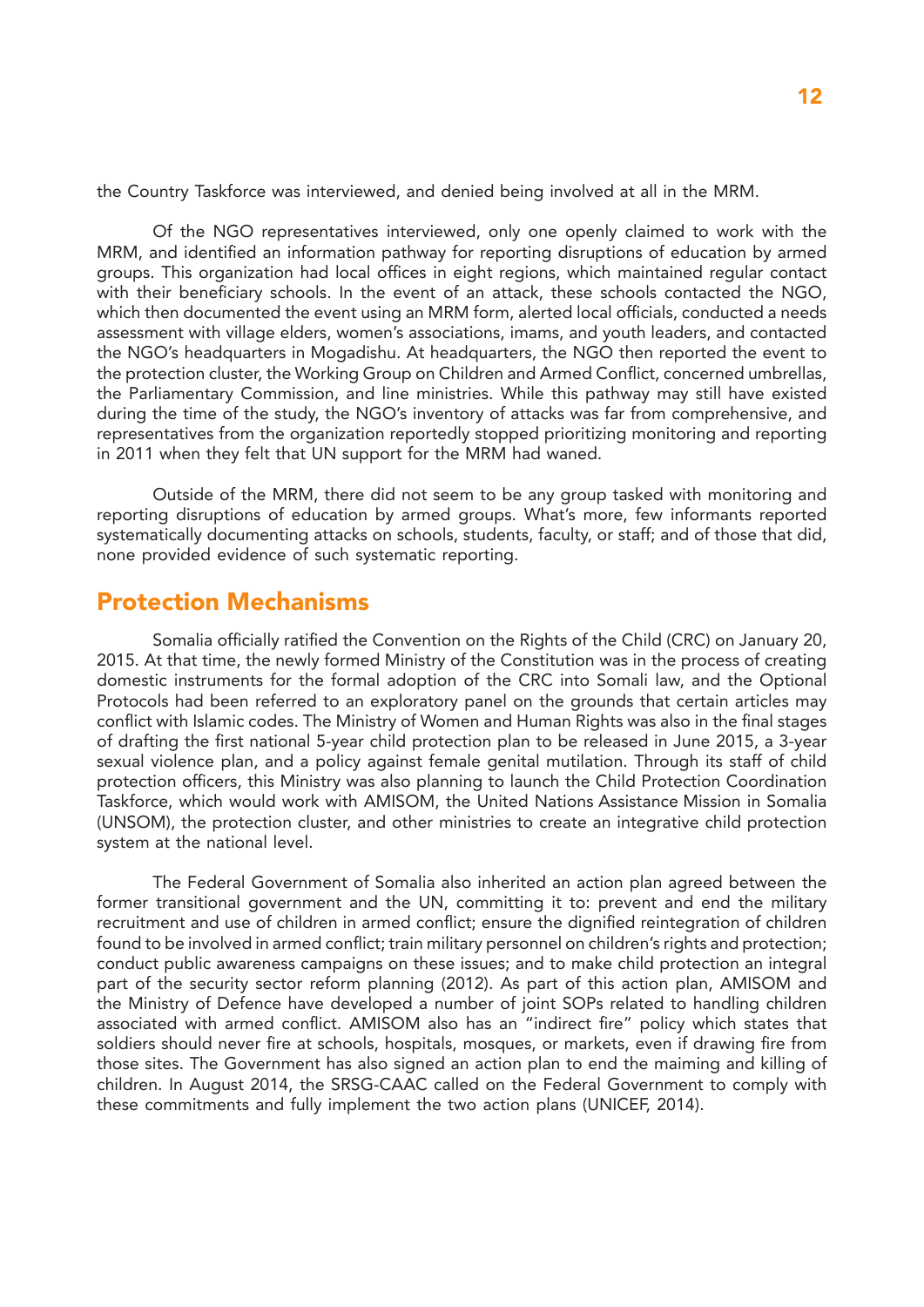#### <span id="page-16-0"></span>Attacks on Education 2013-2015

Over the course of this study, 52 attacks on education were documented in Mogadishu occurring between July 2013 and January 2015. Of these, 18 began in or after July 2013 (34.6%), 30 in 2014 (57.7%), and 4 (7.7%) in January 2015.



*Figure 2. Local organizations include Somali-run NGOs, community-based organizations, and media groups; international organizations include INGOs and UN agencies; education institutions include government, private, and religious school administrators, school leaders, and school teachers, including from koranic schools. Some incidents were reported by more than one type of organization. Reports from individual survivors not associated with organizations are excluded from this table.*

The reports came from interviews with informants from 26 organizations or groups in education and child protection based in Mogadishu, including the leaders of five umbrellas and teachers of four koranic schools. Of these key informants, 17 (65.4%) were able to provide at least one report of an attack on schools. Eight of the 52 (15.4%) events were reported independently by more than one key informant. The attacks touched 10 of Mogadishu's 17 districts, affecting 23 schools, four universities, and one child-friendly space used primarily for teaching.

Education institutions had the greatest wealth of knowledge about attacks on education, with 33 reports, followed by local organizations and international organizations, each with 12 reports (Figure 2). Of the 52 documented events, eight (15.4%) were MRM events provided by members of the UN Country Taskforce (three additional reports provided by the Taskforce were not admitted because they lacked school names), and these reports had no overlap with any of the 44 incidents reported by the other key informants. None of the key informants outside of UN agencies completed MRM forms for any of the attacks they reported. Of the 44 incidents not within the MRM system, 15 (28.8%) had been previously reported to another monitoring authority, mostly district commissioners, of which only three resulted in help being dispatched (i.e. the district commissioners intervened). In at least four instances, attempts to receive support led to repeated violence.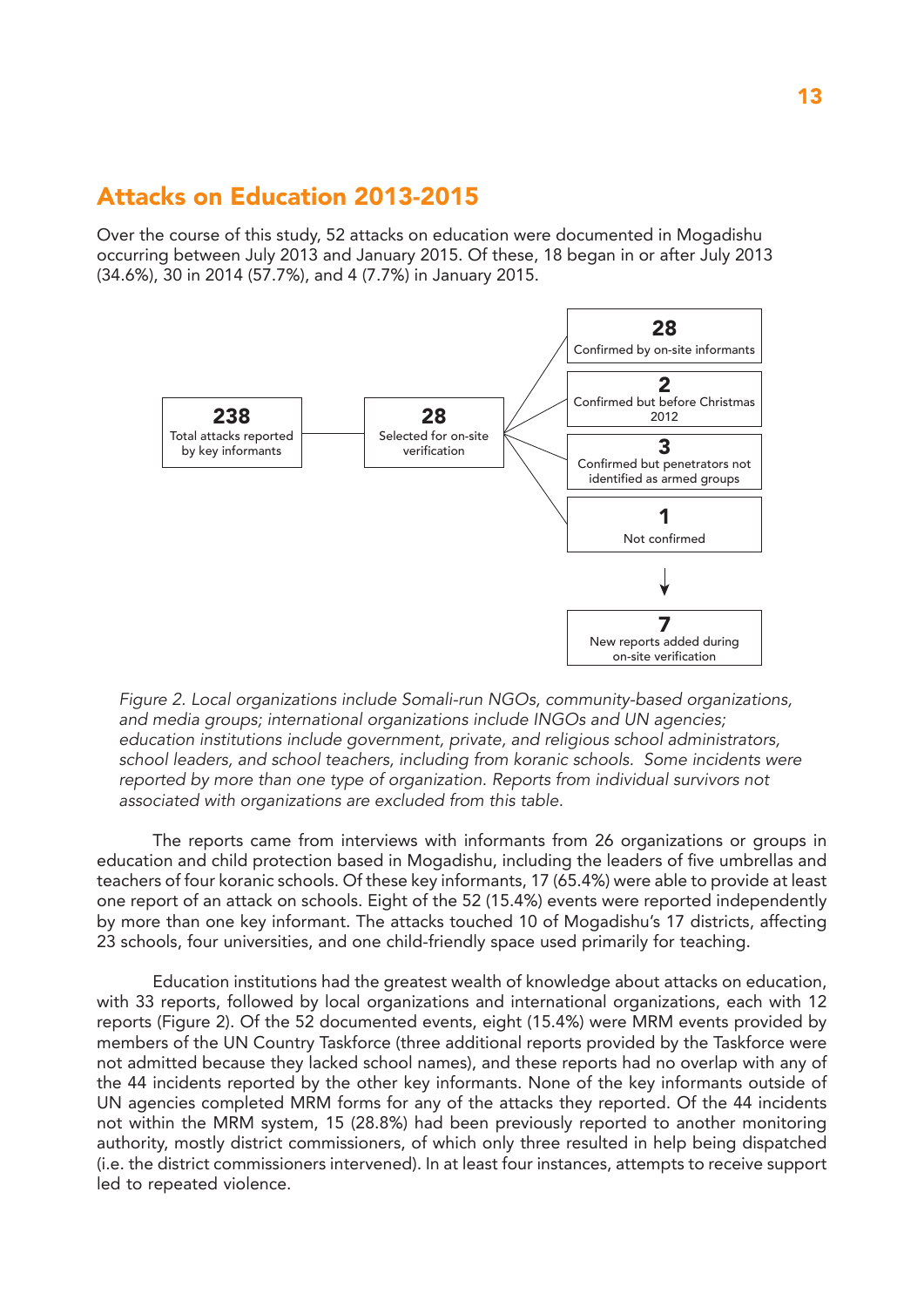<span id="page-17-0"></span>Reported attacks included rape, bombing, looting, abduction, extortion, forced closure, assault, murder, arbitrary detention, and threats, both in person and by phone, and many incidents involved multiple types of attack. Despite broad heterogeneity in the types of attacks reported by informants, a number of patterns were identified throughout the course of the study. Far from being incidental to the conflict, there was ample evidence that attacks on schools were used instrumentally and systematically by various groups to advance military, political, clan, and business objectives. Alleged perpetrators included al-Shabaab, clan and sub-clan militias, IDP camp security, neighborhood groups, the national and local police, the National Intelligence and Security Agency, the Somali Armed Forces, and unknown armed groups.

Of the 52 reports, three were confirmed by on-site informants, two were confirmed by media reports, one was confirmed by a YouTube video in which the perpetrator admitted to his crime, and 26 were reported by people who experienced the events directly. Altogether, 32 (61.5%) of the reports were considered confirmed. No attempt to verify cases indicated a false report. Additionally, as noted above, eight of these 52 reports were confirmed by the Country Taskforce during MRM verification.

### **DISCUSSION**

The numerous commonalities between the findings in South Kivu and Mogadishu offer valuable insight into existing systems for surveilling attacks on education in two of the world's most dangerous places to be a student. Furthermore, these findings present an opportunity to better inspect the roles that key actors play in these systems, and in protecting the right to education more generally. The DRC and Somalia are both characterized by fragile child protection frameworks and fragmented mechanisms for detecting human rights violations. While some policy progress is being made—with the Somali Minister of Women and Human Rights developing the country's first national child protection plan, for instance—political will, coordination, and stability remain sizeable challenges. The action plans both governments have signed with the UN constitute an especially important step in securing legal protections for children; but to date no action plans have been developed specifically to safeguard learning and teaching. What's more, the MRM, with its focus on grave violations against children, and the corresponding "Children, Not Soldiers" campaign, excludes adult students and university personnel who are also at risk. Altogether, the protection of education was considered a low priority in state and humanitarian agendas alike in both countries during the study period, with key informants regularly reporting that the issue received little if no attention. As one government informant in Somalia put it, "there is no concept here of protecting schools."

With little perceived priority accorded to attacks on education by governments, international agencies, or donors, few organizations in the two study samples—whether local or international—allocated resources to monitoring and reporting attacks on education. Key informants were also discouraged by the belief that reports would not result in a commensurate response or by the fear that reports would lead to retribution by the perpetrator, both of which concerns were substantiated by documented incidents. An unpublished study in South Kivu by Columbia University found similar results in 2010, with organizations listing a need for greater financial, security, and technical support to promote monitoring and reporting. Interestingly, another Columbia University study from 2010, this time evaluating the MRM's detection of killing and injury of children in the West Bank and Gaza, found that, despite some monitors fearing retribution and others not believing that reports would catalyze a response, the oPt's MRM had a highly active membership. In contrast to the Somalia and DRC cases, the oPt benefited from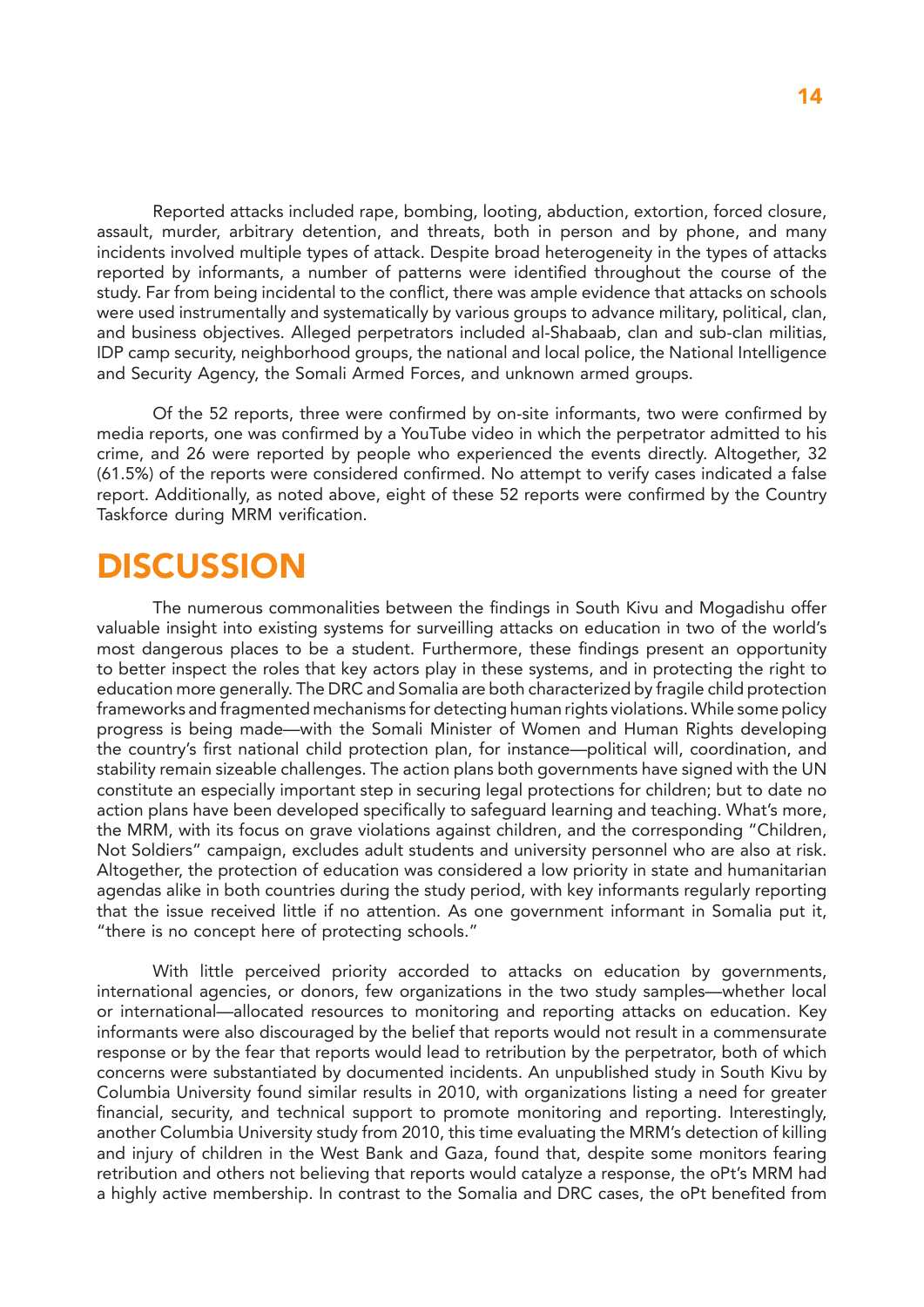strong institutional motivation for monitoring and reporting grave violations against children. In fact, the MRM was not even formally mandated in the country; it was voluntarily established and widely participated in by a broad range of local monitors. This momentum contributed to the oPt's MRM having the greatest ability to detect grave violations of all the mechanisms studied by the Columbia University team, with Gaza's having an estimated sensitivity (percentage of total incidents reported to the MRM) of 15% in 2010 and the West Bank's 50%, compared to just under 5% for MRMs in other countries. Population-based samples in CAR in 2009 and South Kivu in 2010, for example, found that those MRMs had estimated sensitivities of less than 1% (Potts, Myer, & Roberts, 2011; Alfaro et al., 2012).

Although reports of attacks on schools in the DRC and Somalia's MRMs have increased steadily since Security Council Resolution 1998 went into force in 2011, in part implying greater surveillance coverage, the findings from this study suggest that in both countries a considerable proportion of attacks continued to go undocumented by the MRM, or any other system. Not only did key informant interviews capture sizeably more reports of incidents than the MRMs in both settings during the recall period; but the marginal degree of overlap between our reports and UNICEF's in South Kivu, not to mention the complete lack of overlap between our reports and those of the UN Country Taskforce in Mogadishu, suggest that many more attacks likely took place during the recall period than were reported here. The fact that only 7% of reports in the DRC and 15.4% in Somalia were reported independently by more than one key informant further supports that likelihood.

Previous Columbia University studies in the DRC, CAR, and Sri Lanka indicate that surveys with probability-based sampling are much better-suited than key informant interviews for generating externally valid estimates of grave violation incidents in a population. On the other hand, surveys are prohibitively resource-intensive, their data are not geared towards mobilizing timely responses to individual incidents, and their highly structured nature make them less equipped for exploring sensitive questions. Semi-structured interviews with a targeted sample of key actors from government, school administrations, international agencies, and NGOs, as demonstrated here, offer a pragmatic, cost-effective, and rapid method for expanding monitoring and reporting coverage of attacks on education, even in rural and insecure settings. The fact that, in South Kivu, informants in just two cities were able to provide 87% (206/238) of the total amount of reports, and that fewer than half of the key informants in the province had usable reports, indicates that, by selecting the strongest informants in those cities, future provincial surveillance efforts could achieve similar findings even more efficiently.

Of course, surveillance systems depend on the quality of reports as well as their quantity. The verification procedures used in South Kivu and Mogadishu were designed to evaluate the reliability of the key informant reports, especially with regard to the likeliness of false positives, without compromising coverage. The confirmation rate found in the South Kivu sample suggests that about four out of every five reports received were strongly credible, and that a shorter recall period could improve this credibility by reducing telescoping bias. Assuming the confirmation rate is constant throughout the sample, at least 141 (0.79 x 179) attacks would have taken place in South Kivu alone in 2013, compared to the 120 attacks (including military use of schools) reported by the MRM for the entire country that year. A 21% risk of a false positive may be a reasonable tradeoff for the ability to capture and respond to that many more incidents.

In Somalia, there was no evidence of any of the documented reports being invalid. Altogether, 40 of the 52 (77%) reports were verified and confirmed either by the team (32 reports) or by the UN Country Taskforce (eight reports). Despite the logistical difficulty of working in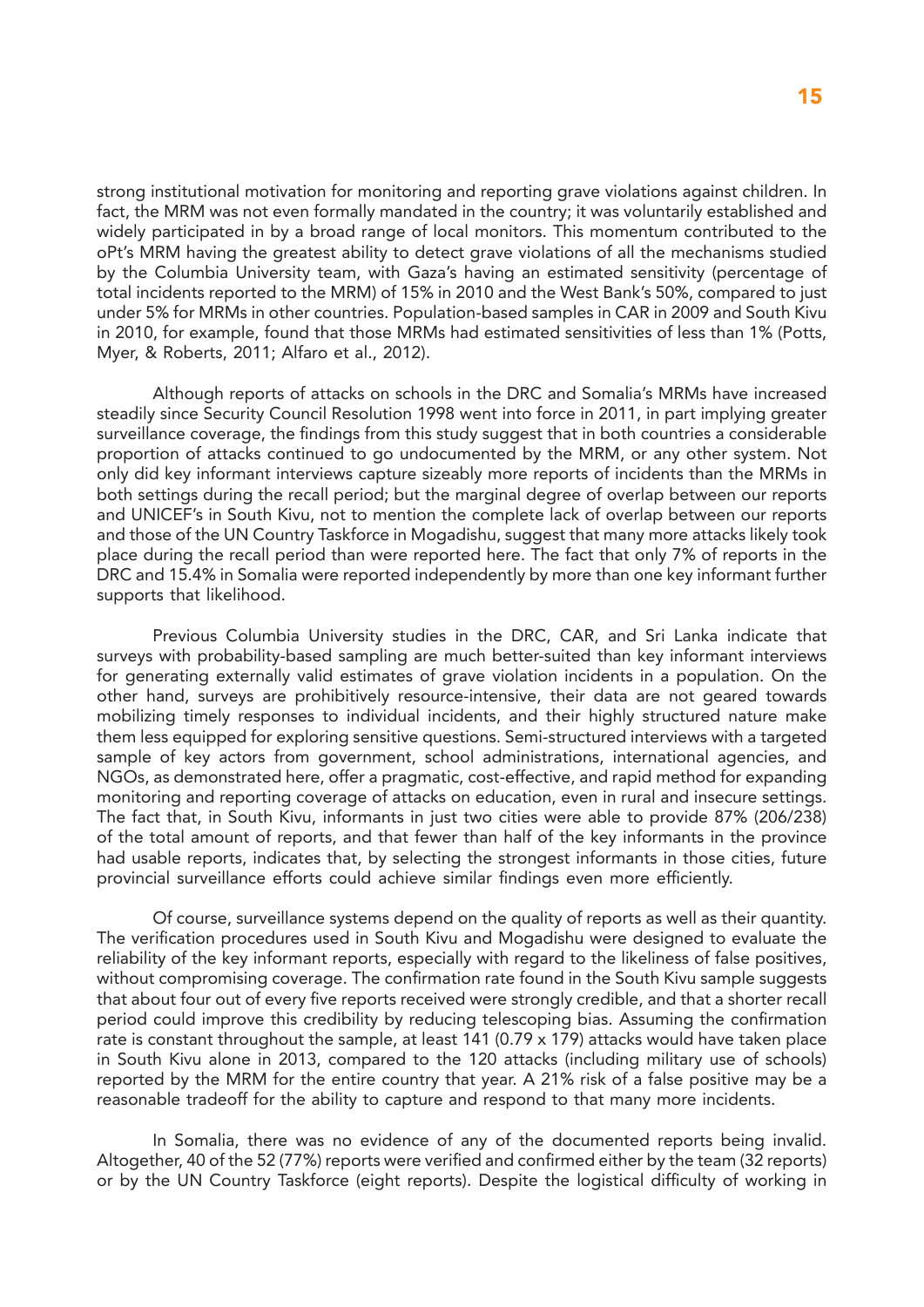<span id="page-19-0"></span>Mogadishu, the capital's functional telecommunications infrastructure and high cellphone uptake make it feasible to assure quality reportage while still securing staff safety.

Finally, what emerges from these findings is the great wealth of knowledge that local NGOs and education institutions harbor about attacks on education. In both South Kivu and Mogadishu, over 70% of incidents were reported by local organizations and institutions—groups that often had no contact with UN agencies or the cluster system. Local NGOs tended to serve populations in less accessible and typically more dangerous areas, and thus required timely situational information in order to ensure operational safety for their staff. These organizations also tended to employ members of the communities they served, and had strong relationships with local leaders, which not only engendered trust, but also meant that NGO workers had a personal stake in monitoring and reporting violent incidents. In Somalia, local media organizations were among the most aware of attacks, at least within Mogadishu; but they rarely reported attacks on schools for fear of retribution, unless these were terrorist attacks geared at attracting media attention, like car bombs, which were usually publically claimed by groups like al-Shabaab. For their part, education institutions, including ministries of education and private and religious school administrators, often had some records of attacks on their schools, though these were usually incomplete and used internally rather than being shared. Otherwise, administrators were frequently able to collect attack reports from schools under their control.

The unique capacity of local organizations and institutions to monitor and report attacks on education is a common finding among Columbia University studies of grave violations surveillance. The South Kivu study from 2010, for instance, found that religious administrators of schools and local NGOs were the most informed about attacks on schools, but that their reporting channels were uncoordinated, and thus, events were rarely captured by the MRM. In the oPt study, similarly, 56% of killing and injury incidents reported in Gaza came from government schools and the Ministry of Education and Higher Education, while an additional 9% came from UN Relief and Works Agency (UNRWA) schools. In Gaza, 12% of reports came from government schools while 23% came from UNRWA schools. In a rapid ethnographic study of Nepal's child protection issues, furthermore, the Columbia University team found that education professionals and local NGOs were among the most trusted sources of information about grave violations, with attack survivors typically preferring to contact these organizations than turn to external organizations.

### LIMITATIONS

This study has a number of limitations. Because we did not use probability-based sampling techniques, these findings should not be interpreted as being representative of all attacks on education within South Kivu and Mogadishu during their respective recall periods. The strict definition of "attacks," the need to document the names of schools and suspected perpetrators, and the focus on informants in urban centers, further limit the scale of events reported, likely neglecting a host of violent events that are less direct but potentially no less consequential to the lives of students and educators. Similarly, the concept of "attacks on education" is subjective, leading informants to have differing views about what events constituted a valid attack. Probes and examples were used to reduce this subjectivity, but it was still possible that events that met our inclusion criteria were not considered valid by informants, and were therefore not reported.

The non-probability-based sampling of the verification sites in both settings prevents us from generalizing the confirmation rates to the entire samples with confidence, as the credibility of reports may not be evenly distributed. This was considered a necessary compromise to ensure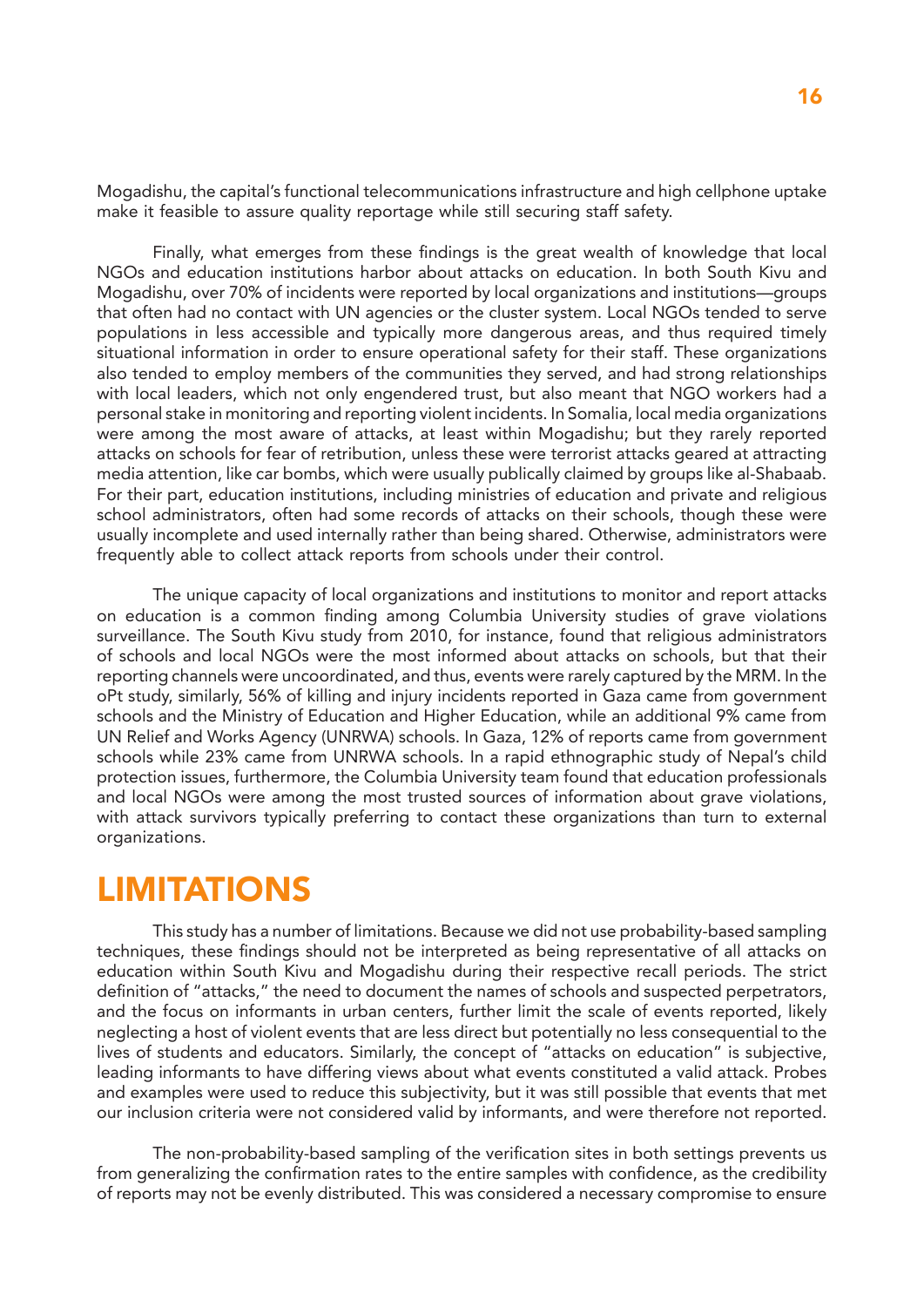<span id="page-20-0"></span>the safety of the research teams, but it also reduces confidence in the veracity of the unverified reports.

The fact that this study drew primarily on recall information affected the quality of the reports in some cases, leading us to exclude events that may have actually taken place. It is also possible that informants underreported cases that took place earlier in the recall period, or telescoped events that actually took place before the recall period. In the DRC, there was also some discordance in report details when incidents were reported by multiple independent informants, suggesting that reports were more useful for determining the basic elements of an event than for understanding its causes and consequences, especially for oral reports given about events long past.

In both settings, we were unable to meet with a number of child protection and education actors that would have offered helpful perspectives. Some organizations refused to be interviewed, or when interviewed, refused to provide any reports of attacks. In Mogadishu, concentrated al-Shabaab attacks on AMISOM headquarters during the field research phase further restricted access, as many international organizations were mandated to work from home and local actors felt it was too dangerous to travel. These interviews would have increased confidence in the comprehensiveness and veracity of the findings.

### RECOMMENDATIONS

Despite these limitations, this study provides important insight into South Kivu and Mogadishu's capacities for surveilling and protecting education from attack. What follows are recommendations based on these findings and on specific suggestions made by key informants in each field site. Although listed separately, many of these recommendations would likely be most effective if undertaken in conjunction with other recommendations.

#### Legislation, policies, and practices

Both Somalia and the DRC have seen recent progress in strengthening their child protection environments, but much remains to be done in order to prevent attacks on education and ensure that perpetrators are held accountable. Beyond continuing to engage with the UN on negotiating and implementing action plans, leaders of both countries should ensure that their armed forces act in accordance with the new Guidelines for Protecting Schools and Universities from Military Use during Armed Conflict (2014). Key informants noted a lack of military SOPs specifically covering schools and universities and felt that it was necessary for all government bodies overseeing armed forces to disseminate unambiguous guidance and conduct trainings to secure the right to education. They also noted the fragmentation of government presence in the most dangerous areas, and noted that efforts should be made to ensure that policies and protocols issued at the capitals are taken up uniformly in the provinces. Echoing the Working Group on Children and Armed Conflict, it will also be critical for the governments of both countries, together with the UN—and in Somalia's case, the African Union—to negotiate action plans with non-State armed groups to protect education from attack, including universities.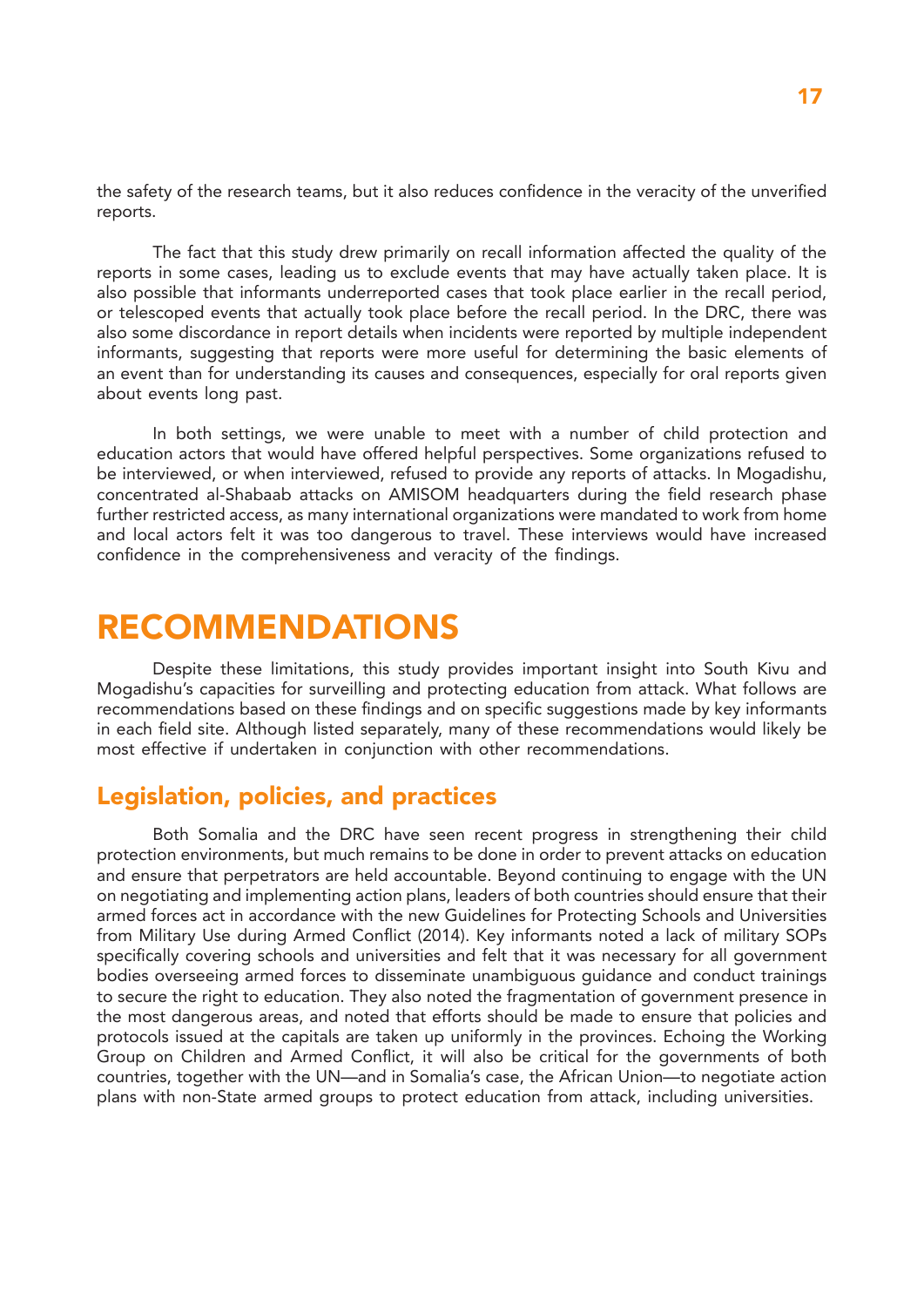#### <span id="page-21-0"></span>Triggering response

With the strengthening of legislation around child protection, it will be important to ensure that executive and judicial actions follow suit to end impunity for these violations. Relatedly, all monitoring efforts should be tightly linked to formal reporting channels that alert law enforcers and humanitarian responders, and to referral pathways so that attack survivors may seek help locally, when available.

It will be important to integrate protection activities more firmly with education activities, knowing that schools affiliated with western NGOs are particularly likely to be considered soft targets. By working more closely, the education and protection clusters could assure that alerts shared during monthly meetings are not only quickly acted upon by cluster members, but also communicated to legal bodies within the government, such as the Ministry of Justice, and documented within a centralized and easily accessible database. Such collaboration could also augment contingency planning and staff training for protection concerns.

The findings from this study suggest that such enhancement of the triggering capability of attack reports would have the secondary benefit of improving reporting by key actors over the long run, as they come to have more confidence in the value of their reports.

#### Integration of local knowledge

This study joins a number of previous Columbia University studies in finding that local organizations and education institutions are natural, though often overlooked, sources of credible information on grave violations against children. This reaffirms the recommendations offered by GCPEA and the UN in their guidance note on Security Council Resolution 1998 cited at the beginning of this report that priority should be given to strengthening partnerships among civil society organizations, education administrators, and the international community (GCPEA, 2014; OSRSG-CAAC, 2014).

Improving legislation and response pathways for attack reports should encourage greater reporting by local actors; but key informants indicated that, in order to mobilize the full potential of local monitoring, government and international groups should take steps to integrate them into a streamlined surveillance system. This would involve regular outreach to education institutions and local NGOs, training in documenting, triangulating, and databasing, and the provision of security measures for those reporting. A standard definition of "attack on education" would be useful as it would create comparability across regions within a country, enabling rigorous analysis and response prioritization; but it is also important for local groups to identify—and receive support for—their own monitoring concerns, even if these do not violate international humanitarian laws.

#### Data collection methods

A number of methods can, and should, be used to better monitor and understand attacks on education. This study drew on semi-structured interviews with key informants, which previous Columbia University studies have found to elicit reliable information on sensitive issues in a timely and cost-effective manner. This method has the advantage of requiring comparatively little technical training and few human resources, and thereby can be replicated readily across contexts. It also has an advantage on passive surveillance methods, such as drawing on reports from the MoE annually, in that key informant interviews encourage active participation in data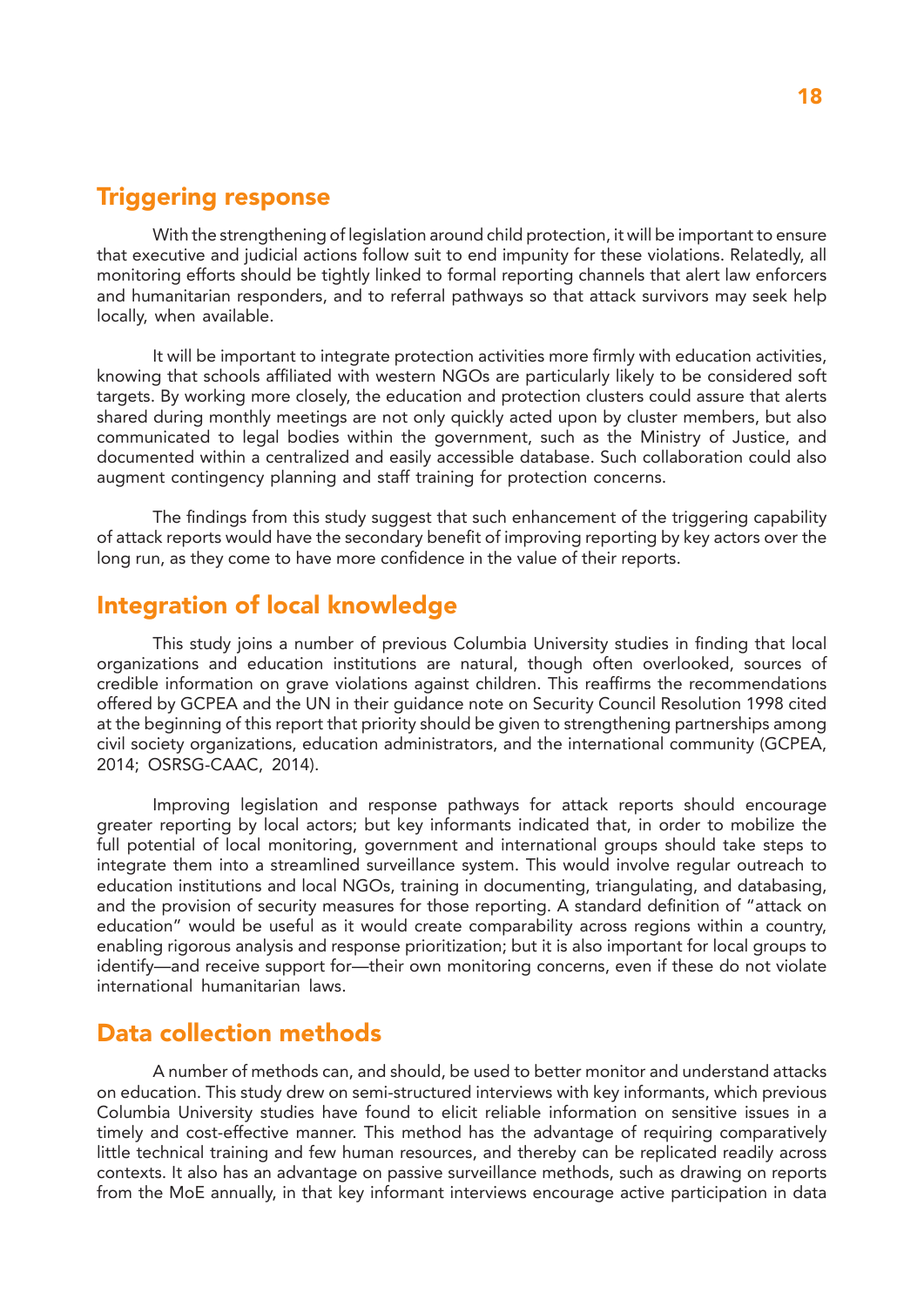sharing and are thereby likely to yield a more comprehensive representation of the global total of incidents. Key informant interviews, however, cannot produce population-level estimates of attacks on education. To achieve these estimates, which would go a long way towards characterizing the true risk faced by students and educators, and tracking the trends of these attacks over time, the gold standard remains surveys using probability-based sampling methods. Group interviews were often similarly productive for recording attack incidents as individual interviews, though in some groups the members did not agree on event details. Group settings were also effective at shedding light on causes and consequences of attacks, and at generating strategies for improving surveillance. Based on their various strengths and weaknesses, all of these methods should factor into future attempts to enhance monitoring and reporting of attacks on education.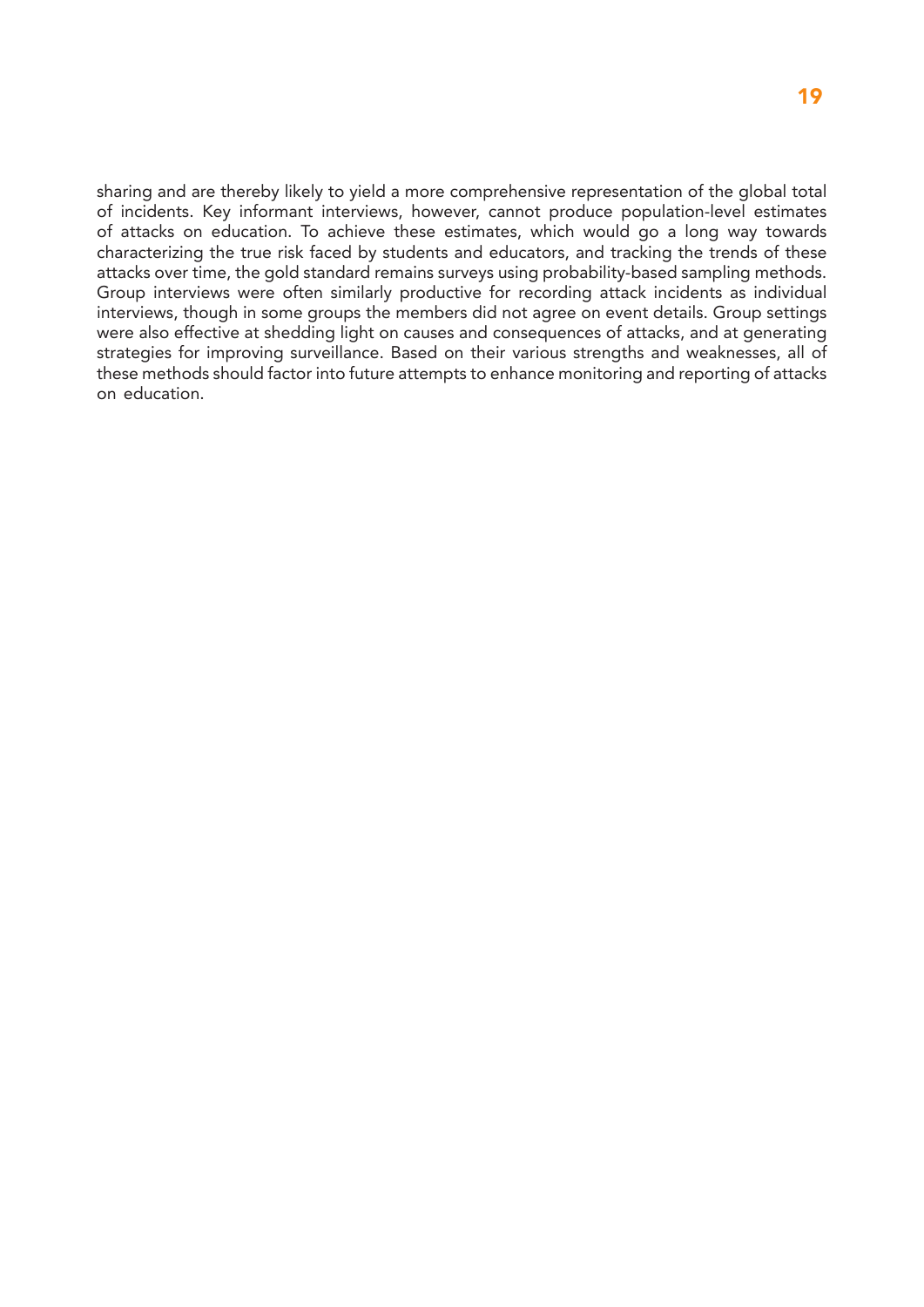## <span id="page-23-0"></span>REFERENCES

- Action plan between the transitional Federal Government of Somalia, Somali National Armed Forces, and the United Nations regarding children associated with the Somali National Armed Forces. 3 July, 2012, para 4.1.
- Alfaro, S., Myer, K., Anonymous, Ali, I., and Roberts, L. (2012). Estimating human rights violations in South Kivu Province, Democratic Republic of the Congo: A populationbased survey. Vulnerable Children and Youth Studies,7(3), 201-210.
- Global Coalition to Protect Education from Attack (GCPEA). (2014). Draft Lucens guidelines for protecting schools and universities from military use during armed conflict.
- Global Coalition to Protect Education from Attack (GCPEA). (2014). Education under Attack 2014. New York, USA: Global Coalition to Protect Education from Attack.
- Global Coalition to Protect Education from Attack. (2014). Guidelines for protecting schools and universities from military use during armed conflict. New York, USA: Global Coalition to Protect Education from Attack.
- The Heritage Institute for Policy Studies. (2013). The state of higher education in Somalia: Privatization, rapid growth and the need for regulation. Mogadishu, Somalia.
- Human Rights Watch (HRW). (2014). [Israel: In-depth look at Gaza school attacks](http://www.hrw.org/news/2014/09/11/israel-depth-look-gaza-school-attacks). Retrieved from<http://www.hrw.org/news/2014/09/11/israel-depth-look-gaza-school-attacks>
- Human Rights Watch (HRW). (2014). [DR Congo: Letter to president Joseph Kabila on](file:///C:\Users\Cyril\Desktop\Research\Education%20under%20attack\Deliverables\DR%20Congo:%20Letter%20to%20president%20Joseph%20Kabila%20on%20prosecuting%20M23%20leaders%20and%20others%20for%20serious%20abuses)  [prosecuting M23 leaders and others for serious abuses.](file:///C:\Users\Cyril\Desktop\Research\Education%20under%20attack\Deliverables\DR%20Congo:%20Letter%20to%20president%20Joseph%20Kabila%20on%20prosecuting%20M23%20leaders%20and%20others%20for%20serious%20abuses) Retrieved from [http://www.](http://www.hrw.org/news/2014/01/29/dr-congo-letter-president-joseph-kabila-prosecuting-m23-leaders-and-others-serious-a) [hrw.org/news/2014/01/29/dr-congo-letter-president-joseph-kabila-prosecuting-m23](http://www.hrw.org/news/2014/01/29/dr-congo-letter-president-joseph-kabila-prosecuting-m23-leaders-and-others-serious-a) [leaders-and-others-serious-a](http://www.hrw.org/news/2014/01/29/dr-congo-letter-president-joseph-kabila-prosecuting-m23-leaders-and-others-serious-a)
- Ibrahim, M. (2015). Shabab carry out deadly attack on Somali education ministry building. The New York Times. Retrieved from [http://www.nytimes.com/2015/04/15/world/africa/](http://www.nytimes.com/2015/04/15/world/africa/shabab-attack-ministry-mogadishu-somalia.html) [shabab-attack-ministry-mogadishu-somalia.html](http://www.nytimes.com/2015/04/15/world/africa/shabab-attack-ministry-mogadishu-somalia.html)
- Karimova, T., Giacca, G., Casey-Maslen, S. (2013). United Nations human rights mechanisms and the right to education in insecurity and armed conflict. Qatar, UAE: Geneva Academy of International Humanitarian Law and Human Rights/Protect Education in Insecurity and Conflict
- Kushkush, I. & Callimachi, R. (2015). Shabab attack on a Kenya university kills 147, officials say. The New York Times. Retrieved from http://www.nytimes.com/2015/04/03/world/africa/ garissa-university-college-shooting-in-kenya.html?hp&action=click&pgtype=Homepage &module=photo-spot-region&region=top-news&WT.nav=top-news
- Office of the Special Representative of the Secretary-General for Children and Armed Conflict (OSRSG-CAAC). (2014). Protect schools and hospitals: Guidance note on the Security Council Resolution 1998. New York, USA: United Nations.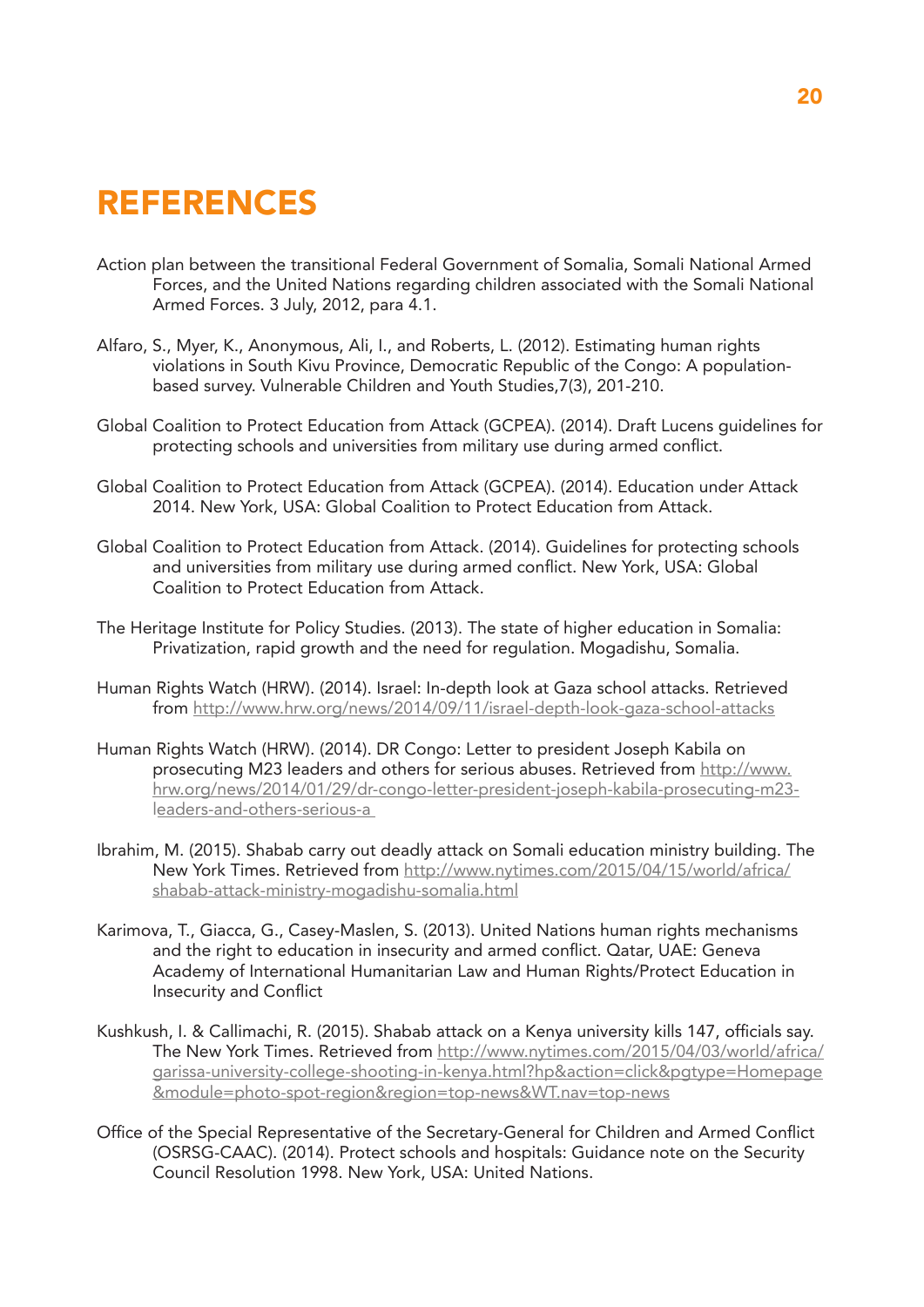- Potts, A., Myer, K., & Roberts, L. (2011). Measuring human rights violations in a conflict affected country: results from a nationwide cluster survey in Central African Republic. Conflict and health, 5(4).
- Segun, M. & Muscati, S. (2014). "Those terrible weeks in their camp": Boko Haram violence against women and girls in northeast Nigeria. New York, USA: Human Rights Watch.
- Tremblay, S. (2014). UN Special Representative for Children and Armed Conflict strongly condemns horrific Peshawar school attack. Office of the Special Representative of the Secretary-General for Children and Armed Conflict. Retrieved from [https://](https://childrenandarmedconflict.un.org/press-release/srsg-strongly-condemns-horrific-peshawar-school-attack/) [childrenandarmedconflict.un.org/press-release/srsg-strongly-condemns-horrific](https://childrenandarmedconflict.un.org/press-release/srsg-strongly-condemns-horrific-peshawar-school-attack/)[peshawar-school-attack/](https://childrenandarmedconflict.un.org/press-release/srsg-strongly-condemns-horrific-peshawar-school-attack/)
- UNICEF. (2013). Global good practices study: Monitoring and reporting mechanism on grave violations against children in situations of armed conflict. New York, USA.
- UNICEF. (2014). UN Special Representative for Children in Armed Conflict visits Somalia. Retrieved from [http://www.unicef.org/somalia/cpp\\_15280.html](http://www.unicef.org/somalia/cpp_15280.html)
- United Nations Office for the Coordination of Humanitarian Affairs. (2014). 2015 Humanitarian response plan: Somalia.
- United Nations Secretary-General (UNSG). (2014). Children and armed conflict: Report of the Secretary-General. A/68/878–S/2014/339, 15 May 2014.
- United Nations Secretary-General (UNSG). (2014). Report of the Secretary-General on children and armed conflict in the Democratic Republic of the Congo. S/2014/453. 30 June 2014.
- United Nations Security Council. (2014). Resolution 2143. S/RES/2143, 7 March 2014.
- Walsh, D. (2014). Taliban besiege Pakistan school, leaving 145 dead. The New York Times. Retrieved from [http://www.nytimes.com/2014/12/17/world/asia/taliban-attack](http://www.nytimes.com/2014/12/17/world/asia/taliban-attack-pakistani-school.html)[pakistani-school.html](http://www.nytimes.com/2014/12/17/world/asia/taliban-attack-pakistani-school.html)
- Watchlist. (2013). Strengthening MRM response in the DRC. Retrieved from [http://watchlist.](http://watchlist.org/strengthening-mrm-implementation-in-drc/4/) [org/strengthening-mrm-implementation-in-drc/4/](http://watchlist.org/strengthening-mrm-implementation-in-drc/4/)
- Working Group on Children and Armed Conflict. (2014). Conclusions on children and armed conflict in the Democratic Republic of the Congo. S/AC.51/2014/3. 14 September 2014.